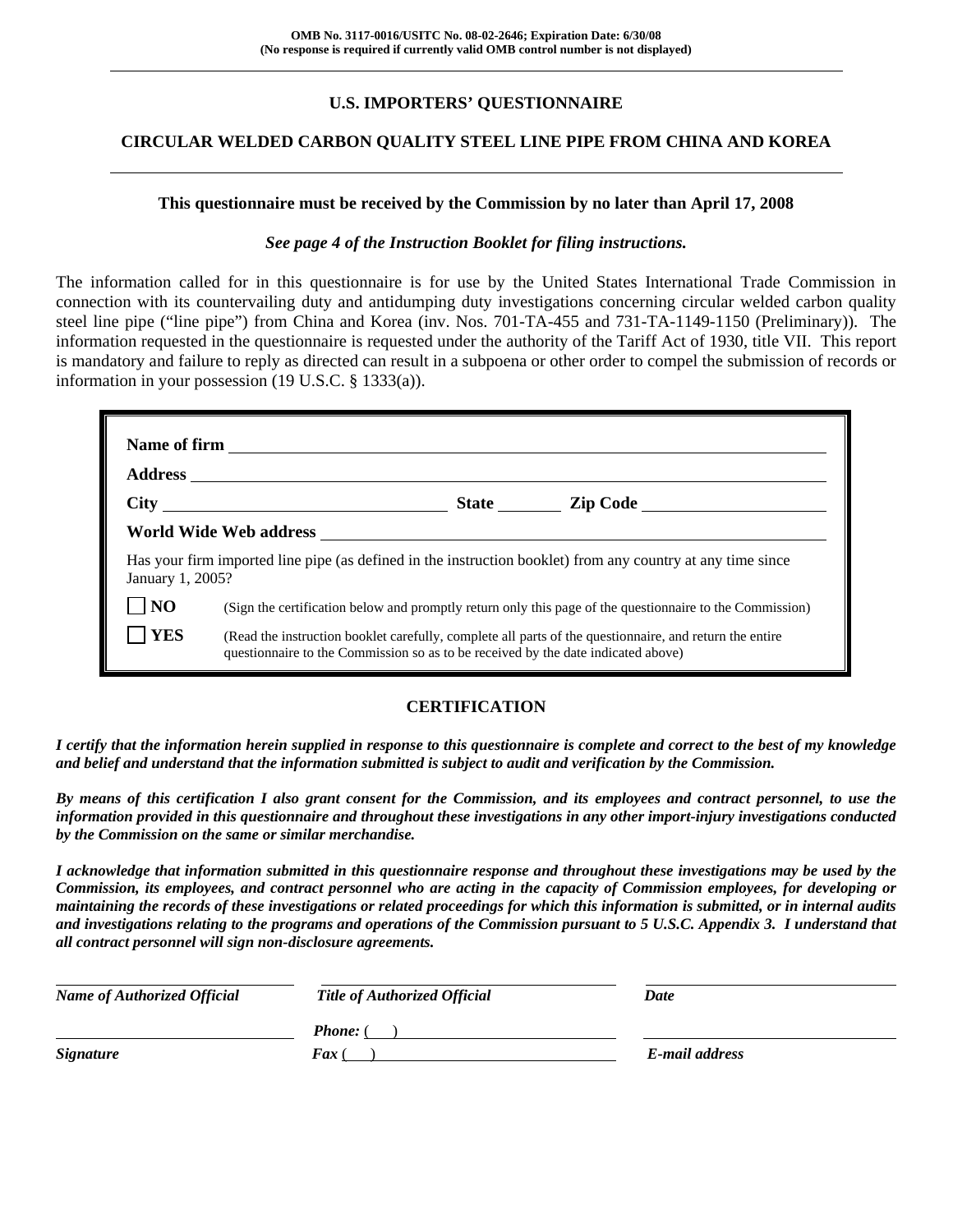U.S. Importers' Questionnaire – Line Pipe Page 2

### **PART I.—GENERAL INFORMATION**

The questions in this questionnaire have been reviewed with market participants to ensure that issues of concern are adequately addressed and that data requests are sufficient, meaningful, and as limited as possible. Public reporting burden for this questionnaire is estimated to average 40 hours per response, including the time for reviewing instructions, searching existing data sources, gathering the data needed, and completing and reviewing the questionnaire. Send comments regarding the accuracy of this burden estimate or any other aspect of this collection of information, including suggestions for reducing the burden, to the Office of Investigations, U.S. International Trade Commission, 500 E Street, SW, Washington, DC 20436.

I-1a. Please report below the actual number of hours required and the cost to your firm of preparing the reply to this questionnaire and completing the form.

hours dollars

- I-1b. We are interested in any comments you may have for improving this questionnaire in general or the clarity of specific questions. Please attach such comments to your response or send them to the above address.
- I-2. Provide the name and address of establishment(s) covered by this questionnaire (see page 3 of the instruction booklet for reporting guidelines). If your firm is publicly traded, please specify the stock exchange and trading symbol.

|           | Is your firm owned, in whole or in part, by any other firm? |                               |
|-----------|-------------------------------------------------------------|-------------------------------|
| $\neg$ No | $\Box$ Yes--List the following information                  |                               |
| Firm name | Address                                                     | <b>Extent of</b><br>ownership |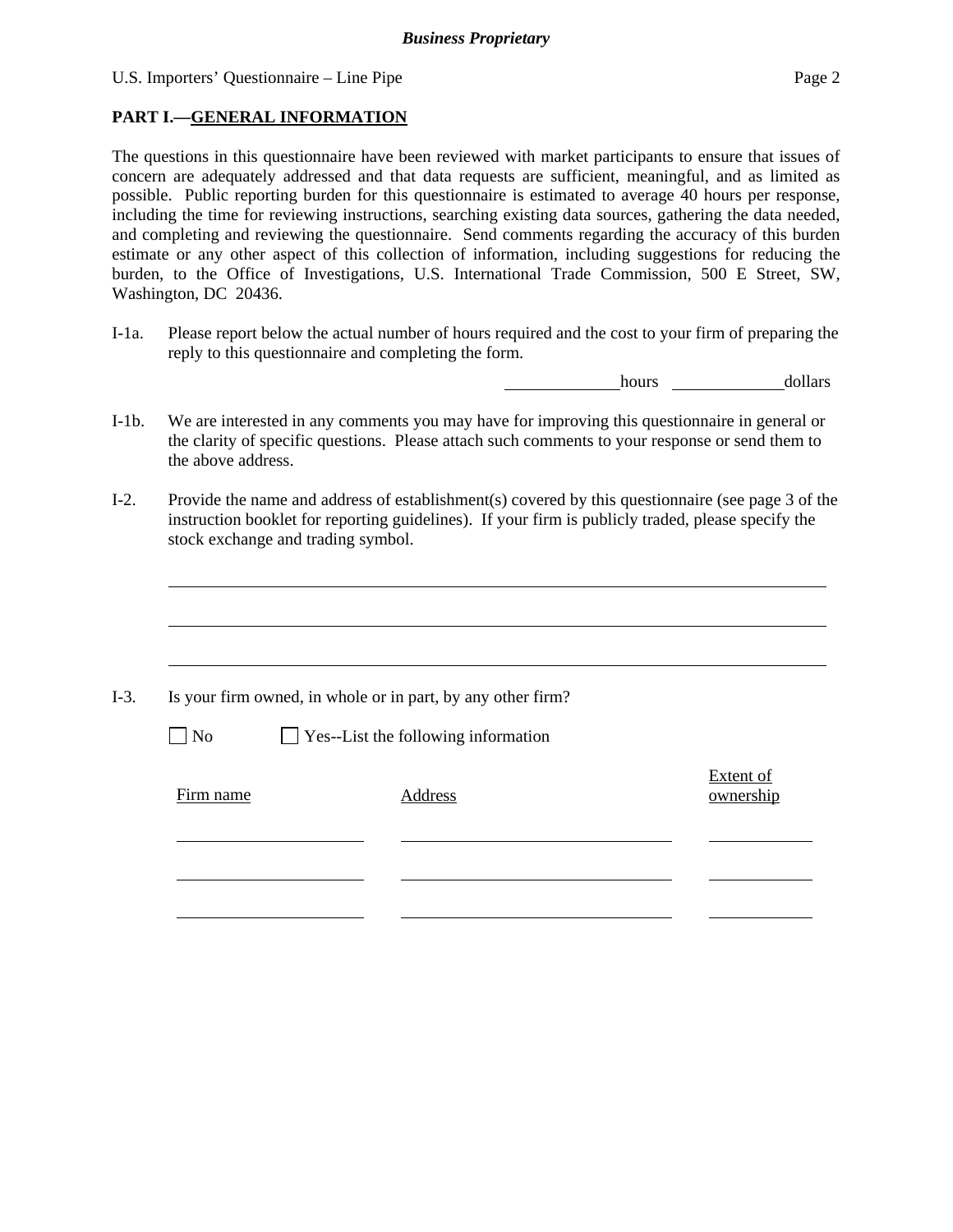### U.S. Importers' Questionnaire - Line Pipe Page 3

## **PART I.--GENERAL INFORMATION***--Continued*

I-4. Does your firm have any related firms, either domestic or foreign, which are engaged in importing line pipe from China or Korea into the United States or which are engaged in exporting line pipe from China or Korea to the United States?

| Firm name                                | <b>Address</b>                      | Affiliation                                                                                  |
|------------------------------------------|-------------------------------------|----------------------------------------------------------------------------------------------|
|                                          |                                     |                                                                                              |
|                                          |                                     |                                                                                              |
|                                          |                                     |                                                                                              |
| production of line pipe?                 |                                     | Does your firm have any related firms, either domestic or foreign, which are engaged in the  |
| No                                       | Yes--List the following information |                                                                                              |
| Firm name                                | <b>Address</b>                      | Affiliation                                                                                  |
|                                          |                                     |                                                                                              |
|                                          |                                     |                                                                                              |
|                                          |                                     |                                                                                              |
|                                          |                                     |                                                                                              |
|                                          |                                     |                                                                                              |
|                                          |                                     | Please indicate the nature of your firm's importing operations on line pipe. More than one   |
|                                          |                                     |                                                                                              |
| Importer of record                       |                                     | Takes title to the imported product(s)                                                       |
| Consignee of the imported products $(s)$ |                                     | Customs broker or freight forwarder.                                                         |
|                                          |                                     | If your firm is an importer of record of line pipe but is not the consignee, please list the |
|                                          |                                     | consignees below (firm name, address, telephone number, and individual to contact).          |
| answer may be applicable.<br>Firm name   | <b>Address</b>                      | Contact person and phone<br>number                                                           |
|                                          |                                     |                                                                                              |
|                                          |                                     |                                                                                              |
|                                          |                                     |                                                                                              |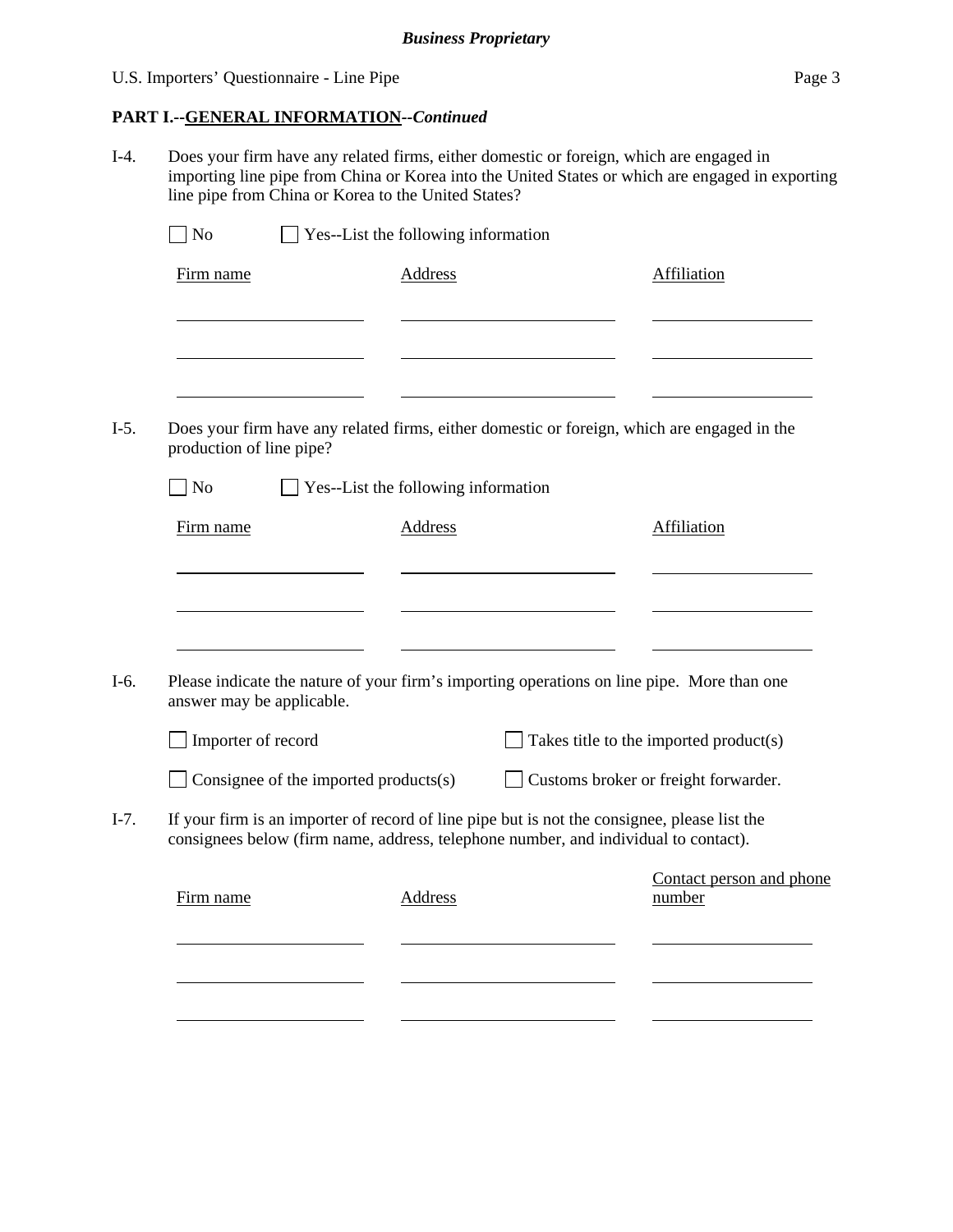U.S. Importers' Questionnaire - Line Pipe Page 4

### **PART I.--GENERAL INFORMATION***--Continued*

I-8. Please indicate whether your firm enters line pipe into, or withdraws such merchandise from, foreign trade zones or bonded warehouses.

| Foreign trade zones | $\vert$ $\vert$ No          | $\vert \vert$ Yes |
|---------------------|-----------------------------|-------------------|
| Bonded warehouses   | $\overline{\phantom{a}}$ No | $\Box$ Yes        |

I-9. Please indicate whether your firm imports line pipe under the TIB (temporary importation under bond) program.

| N <sub>0</sub> | Yes |
|----------------|-----|
|----------------|-----|

 $\overline{a}$ 

I-10. To your knowledge, have the products subject to these investigations been the subject of any other import relief investigations in the United States or in any other countries?

| $\Box$ No | $\vert$ Yes-Please specify. |  |
|-----------|-----------------------------|--|
|           |                             |  |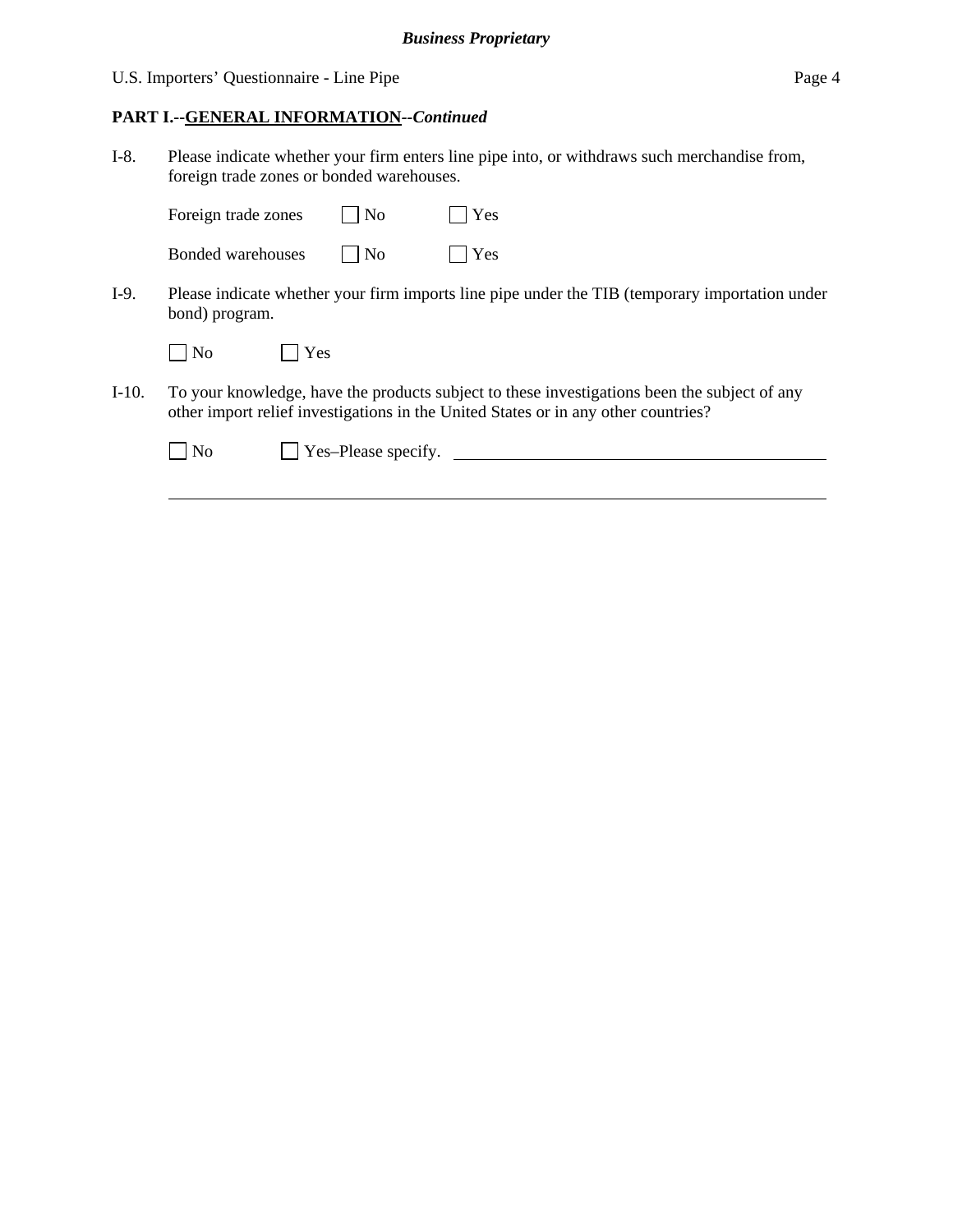### U.S. Importers' Questionnaire - Line Pipe Page 5

### **PART II.--TRADE AND RELATED INFORMATION**

Further information on this part of the questionnaire can be obtained from Betsy Haines (202-205-3200**,**  elizabeth.haines@usitc.gov). **Supply all data requested on a calendar-year basis**.

II-1. Who should be contacted regarding the requested trade and related information?

Company contact:

Name and title

 $\frac{1}{2}$ Phone number

E-mail address

II-2. Please indicate whether your firm has experienced any of the following changes in relation to the importation of line pipe since January 1, 2005.

| (check as many as appropriate)                     | (please describe) |
|----------------------------------------------------|-------------------|
| plant/warehouse openings                           |                   |
| plant/warehouse closings                           |                   |
|                                                    |                   |
|                                                    |                   |
|                                                    |                   |
|                                                    |                   |
| prolonged shutdowns or<br>importation curtailments |                   |
|                                                    |                   |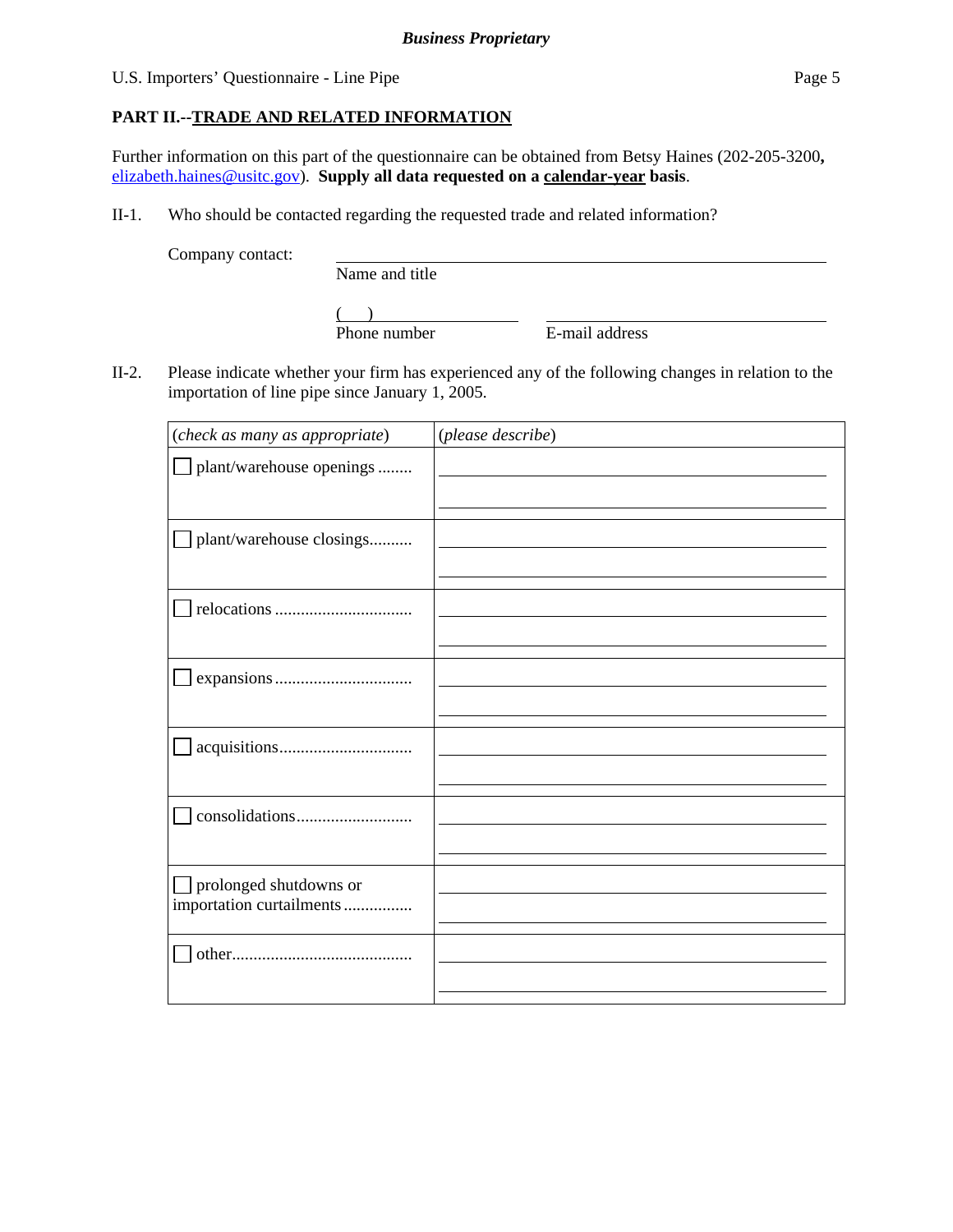### U.S. Importers' Questionnaire - Line Pipe Page 6

### **PART II.--TRADE AND RELATED INFORMATION***--Continued*

II-3. Has your firm imported or arranged for the importation of line pipe from China of Korea or from any other source for delivery after December 31, 2007?

l

 $\overline{a}$ 

 $\overline{a}$ 

 $\Box$  No  $\Box$  Yes–Indicate when such orders were or are to be delivered and the quantities involved in the table provided.

*Complete this table if you responded "yes" to this question.* 

| <b>Quantity (in short tons)</b> |               |                   |                           |                             |  |
|---------------------------------|---------------|-------------------|---------------------------|-----------------------------|--|
|                                 | 2008          |                   |                           |                             |  |
| <b>Source</b>                   | January-March | <b>April-June</b> | July-<br><b>September</b> | October-<br><b>December</b> |  |
| Imports from--<br>China         |               |                   |                           |                             |  |
| Korea                           |               |                   |                           |                             |  |
| All other sources               |               |                   |                           |                             |  |

II-4. If your firm also produces line pipe in the United States, please indicate your reasons for importing this product. If your reasons differ by source, please elaborate.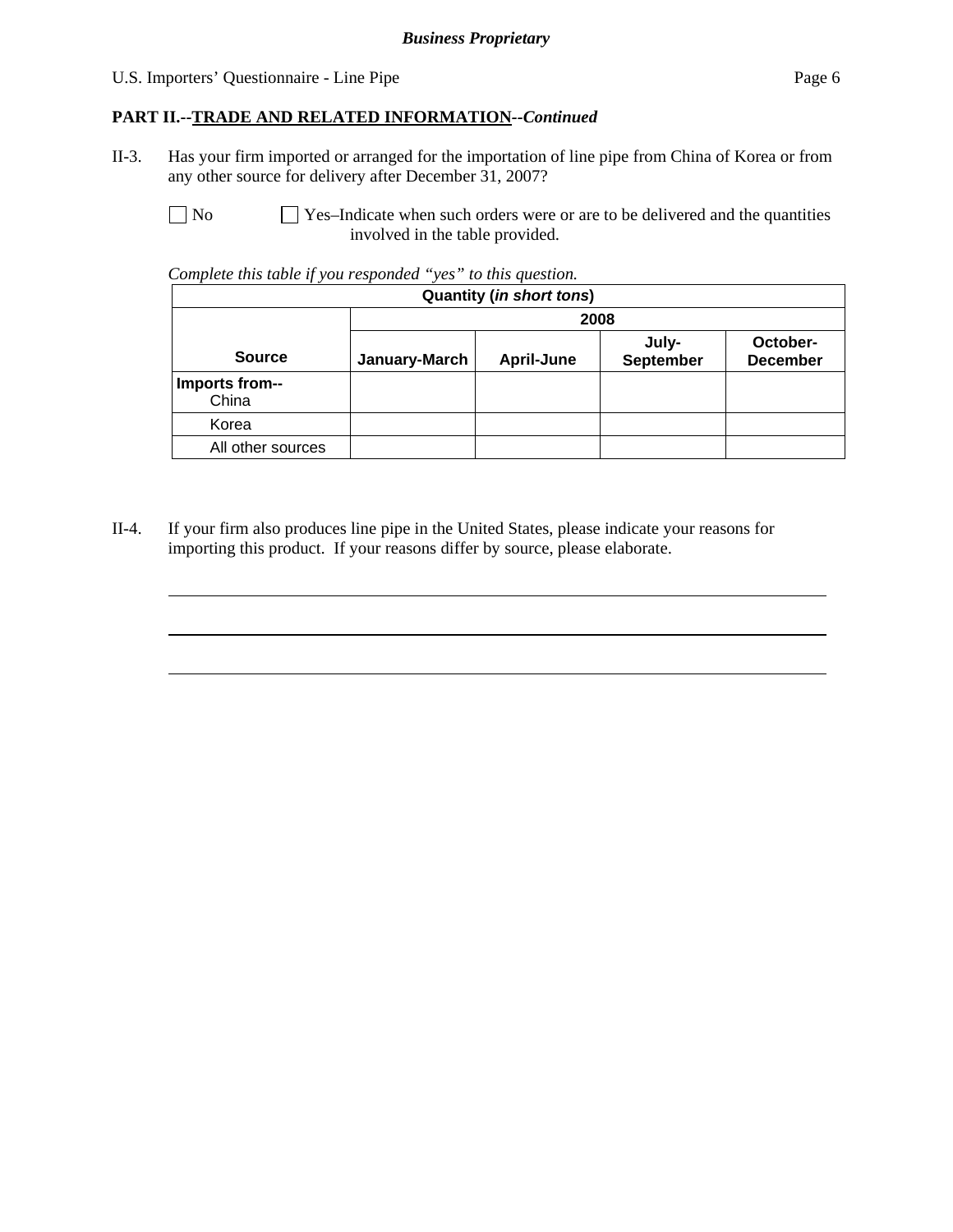### **PART II.--TRADE AND RELATED INFORMATION***--Continued*

II-5. **IMPORTS FROM SUBJECT SOURCES**.–Report your firm's imports and your firm's shipments and inventories of line pipe imported from China by your firm during the specified periods. (See definitions in the instruction booklet.)

|                                                                                                                                       | Quantity (in short tons), value (in \$1,000) |      |      |  |  |
|---------------------------------------------------------------------------------------------------------------------------------------|----------------------------------------------|------|------|--|--|
| <b>Calendar years</b>                                                                                                                 |                                              |      |      |  |  |
| <b>Item</b>                                                                                                                           | 2005                                         | 2006 | 2007 |  |  |
| Beginning-of-period inventories (quantity)                                                                                            |                                              |      |      |  |  |
| $Imports:$ <sup>1</sup>                                                                                                               |                                              |      |      |  |  |
| Quantity of imports                                                                                                                   |                                              |      |      |  |  |
| Value of imports                                                                                                                      |                                              |      |      |  |  |
| U.S. shipments:                                                                                                                       |                                              |      |      |  |  |
| <b>Commercial shipments:</b>                                                                                                          |                                              |      |      |  |  |
| Quantity of commercial shipments                                                                                                      |                                              |      |      |  |  |
| Value of commercial shipments                                                                                                         |                                              |      |      |  |  |
| Internal consumption/company transfers:                                                                                               |                                              |      |      |  |  |
| Quantity of internal consumption/transfers                                                                                            |                                              |      |      |  |  |
| Value <sup>2</sup> of internal consumption/transfers                                                                                  |                                              |      |      |  |  |
| Export shipments: <sup>3</sup>                                                                                                        |                                              |      |      |  |  |
| Quantity of export shipments                                                                                                          |                                              |      |      |  |  |
| Value of export shipments                                                                                                             |                                              |      |      |  |  |
| End-of-period inventories <sup>4</sup> (quantity)                                                                                     |                                              |      |      |  |  |
| <b>Channels of distribution:</b>                                                                                                      |                                              |      |      |  |  |
| U.S. shipments to distributors (quantity)                                                                                             |                                              |      |      |  |  |
| U.S. shipments to end users (quantity)                                                                                                |                                              |      |      |  |  |
| <sup>1</sup> Please identify the foreign producers, if known:                                                                         |                                              |      |      |  |  |
|                                                                                                                                       |                                              |      |      |  |  |
| <sup>2</sup> Sales to related firms (including internal consumption) must be valued at fair market value. In the event that you use a |                                              |      |      |  |  |
| different basis for valuing these sales within your company, please specify that basis (e.g., cost, cost plus, etc.) and provide      |                                              |      |      |  |  |
|                                                                                                                                       |                                              |      |      |  |  |
| value data using that basis for 2005, 2006, and 2007 below:                                                                           |                                              |      |      |  |  |

# **CHINA**

<sup>3</sup> Identify your principal export markets:

 <sup>4</sup> Reconciliation of data.--Please note that the **quantities** reported above should reconcile as follows: beginning-of-period inventories, plus production, less total shipments, equals end-of-period inventories. Do the data reported reconcile?  $\Box$  Yes  $\Box$  No--Please explain: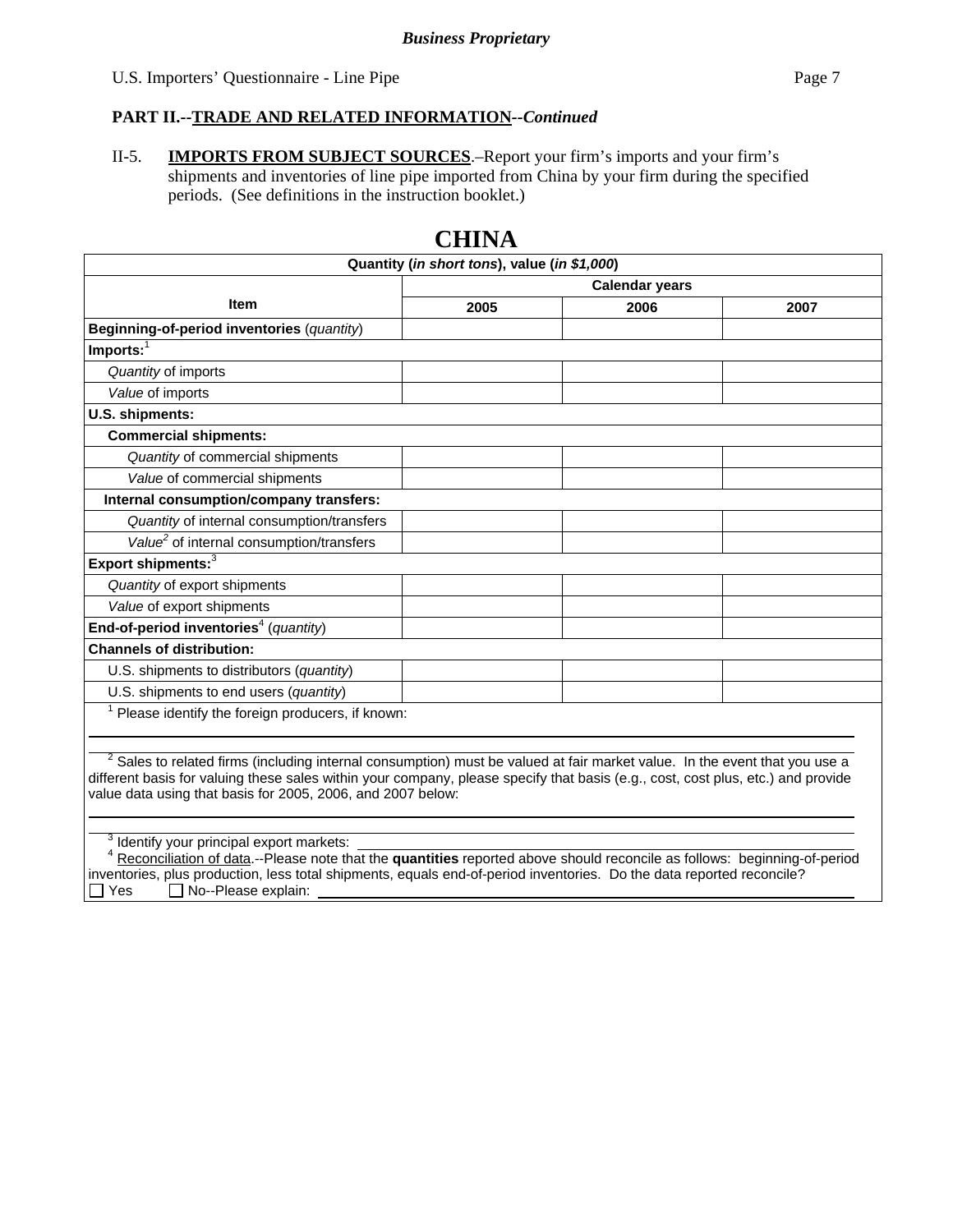### **PART II.--TRADE AND RELATED INFORMATION***--Continued*

II-6. **IMPORTS FROM SUBJECT SOURCES**.–Report your firm's imports and your firm's shipments and inventories of line pipe imported from Korea by your firm during the specified periods. (See definitions in the instruction booklet.)

| Quantity (in short tons), value (in \$1,000)<br><b>Calendar years</b>                                                            |  |  |  |  |  |
|----------------------------------------------------------------------------------------------------------------------------------|--|--|--|--|--|
| <b>Item</b><br>2005<br>2006<br>2007                                                                                              |  |  |  |  |  |
|                                                                                                                                  |  |  |  |  |  |
| Beginning-of-period inventories (quantity)                                                                                       |  |  |  |  |  |
| $Imports:$ <sup>1</sup>                                                                                                          |  |  |  |  |  |
| Quantity of imports                                                                                                              |  |  |  |  |  |
| Value of imports                                                                                                                 |  |  |  |  |  |
| U.S. shipments:                                                                                                                  |  |  |  |  |  |
| <b>Commercial shipments:</b>                                                                                                     |  |  |  |  |  |
| Quantity of commercial shipments                                                                                                 |  |  |  |  |  |
| Value of commercial shipments                                                                                                    |  |  |  |  |  |
| Internal consumption/company transfers:                                                                                          |  |  |  |  |  |
| Quantity of internal consumption/transfers                                                                                       |  |  |  |  |  |
| Value <sup>2</sup> of internal consumption/transfers                                                                             |  |  |  |  |  |
| Export shipments: <sup>3</sup>                                                                                                   |  |  |  |  |  |
| Quantity of export shipments                                                                                                     |  |  |  |  |  |
| Value of export shipments                                                                                                        |  |  |  |  |  |
| End-of-period inventories <sup>4</sup> (quantity)                                                                                |  |  |  |  |  |
| <b>Channels of distribution:</b>                                                                                                 |  |  |  |  |  |
| U.S. shipments to distributors (quantity)                                                                                        |  |  |  |  |  |
| U.S. shipments to end users (quantity)                                                                                           |  |  |  |  |  |
| Please identify the foreign producers, if known:                                                                                 |  |  |  |  |  |
|                                                                                                                                  |  |  |  |  |  |
| $2$ Sales to related firms (including internal consumption) must be valued at fair market value. In the event that you use a     |  |  |  |  |  |
| different basis for valuing these sales within your company, please specify that basis (e.g., cost, cost plus, etc.) and provide |  |  |  |  |  |
| value data using that basis for 2005, 2006, and 2007 below:                                                                      |  |  |  |  |  |
|                                                                                                                                  |  |  |  |  |  |
|                                                                                                                                  |  |  |  |  |  |

# **KOREA**

<sup>3</sup> Identify your principal export markets:

 <sup>4</sup> Reconciliation of data.--Please note that the **quantities** reported above should reconcile as follows: beginning-of-period inventories, plus production, less total shipments, equals end-of-period inventories. Do the data reported reconcile?<br>
Tes 
Do-Please explain:  $\Box$  No--Please explain: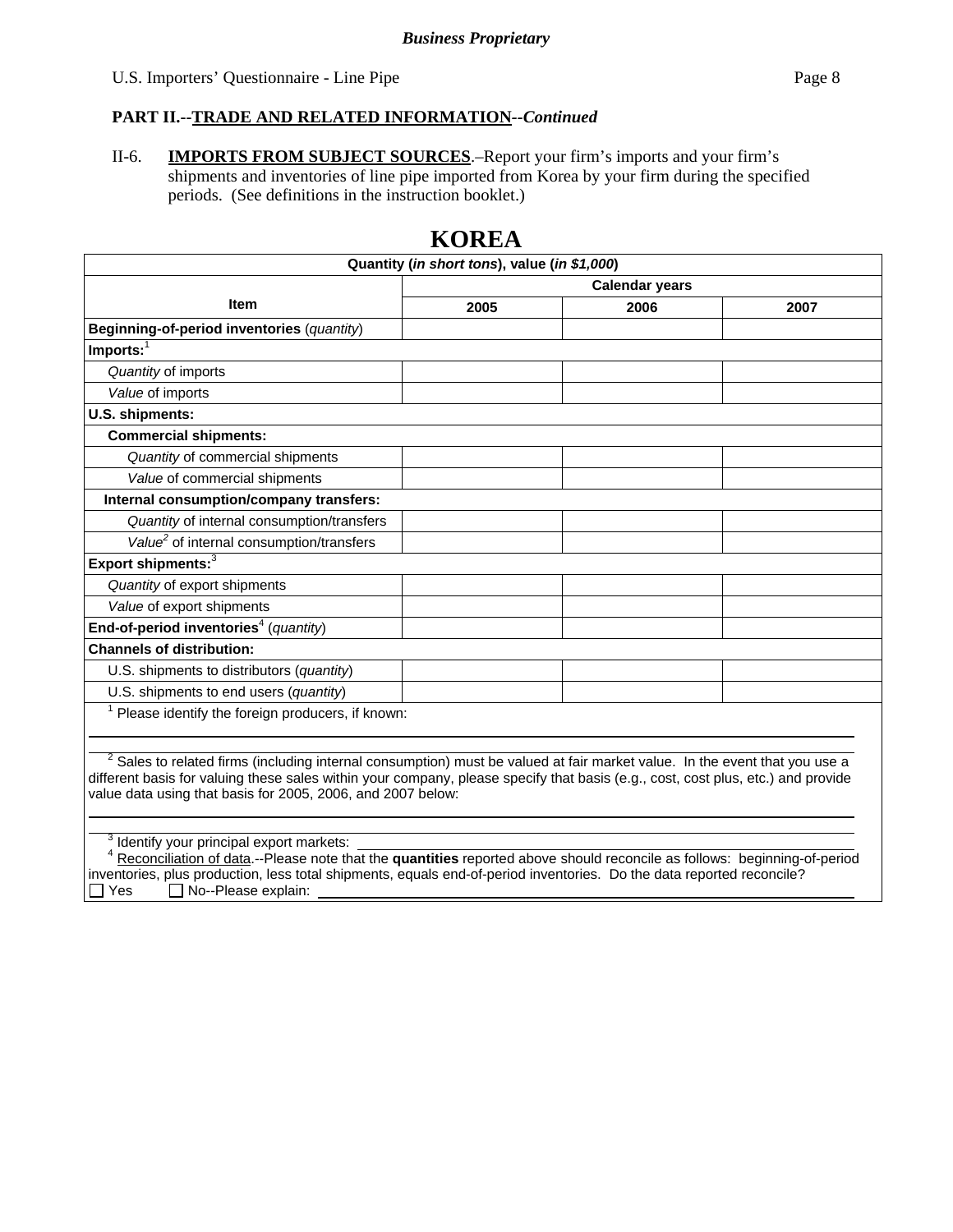### **PART II.--TRADE AND RELATED INFORMATION***--Continued*

II-7. **IMPORTS FROM NONSUBJECT SOURCES**.–Report your firm's imports and your firm's shipments and inventories of line pipe imported from **all other sources combined** by your firm during the specified periods. (See definitions in the instruction booklet.)

# **ALL OTHER SOURCES COMBINED**

|                                                                                                                                                                                                                                                                                                                                                        | Quantity (in short tons), value (in \$1,000) |      |      |
|--------------------------------------------------------------------------------------------------------------------------------------------------------------------------------------------------------------------------------------------------------------------------------------------------------------------------------------------------------|----------------------------------------------|------|------|
|                                                                                                                                                                                                                                                                                                                                                        | <b>Calendar years</b>                        |      |      |
| <b>Item</b>                                                                                                                                                                                                                                                                                                                                            | 2005                                         | 2006 | 2007 |
| Beginning-of-period inventories (quantity)                                                                                                                                                                                                                                                                                                             |                                              |      |      |
| $Imports:$ <sup>1</sup>                                                                                                                                                                                                                                                                                                                                |                                              |      |      |
| Quantity of imports                                                                                                                                                                                                                                                                                                                                    |                                              |      |      |
| Value of imports                                                                                                                                                                                                                                                                                                                                       |                                              |      |      |
| U.S. shipments:                                                                                                                                                                                                                                                                                                                                        |                                              |      |      |
| <b>Commercial shipments:</b>                                                                                                                                                                                                                                                                                                                           |                                              |      |      |
| Quantity of commercial shipments                                                                                                                                                                                                                                                                                                                       |                                              |      |      |
| Value of commercial shipments                                                                                                                                                                                                                                                                                                                          |                                              |      |      |
| Internal consumption/company transfers:                                                                                                                                                                                                                                                                                                                |                                              |      |      |
| Quantity of internal consumption/transfers                                                                                                                                                                                                                                                                                                             |                                              |      |      |
| Value <sup>2</sup> of internal consumption/transfers                                                                                                                                                                                                                                                                                                   |                                              |      |      |
| Export shipments: <sup>3</sup>                                                                                                                                                                                                                                                                                                                         |                                              |      |      |
| Quantity of export shipments                                                                                                                                                                                                                                                                                                                           |                                              |      |      |
| Value of export shipments                                                                                                                                                                                                                                                                                                                              |                                              |      |      |
| End-of-period inventories <sup>4</sup> (quantity)                                                                                                                                                                                                                                                                                                      |                                              |      |      |
| <b>Channels of distribution:</b>                                                                                                                                                                                                                                                                                                                       |                                              |      |      |
| U.S. shipments to distributors (quantity)                                                                                                                                                                                                                                                                                                              |                                              |      |      |
| U.S. shipments to end users (quantity)                                                                                                                                                                                                                                                                                                                 |                                              |      |      |
| Please identify the sources and foreign producers, if known:                                                                                                                                                                                                                                                                                           |                                              |      |      |
| $\overline{\mathbf{c}}$<br>Sales to related firms (including internal consumption) must be valued at fair market value. In the event that you use a<br>different basis for valuing these sales within your company, please specify that basis (e.g., cost, cost plus, etc.) and provide<br>value data using that basis for 2005, 2006, and 2007 below: |                                              |      |      |
| Identify your principal export markets:<br>Reconciliation of data.--Please note that the quantities reported above should reconcile as follows: beginning-of-period<br>inventories, plus production, less total shipments, equals end-of-period inventories. Do the data reported reconcile?                                                           |                                              |      |      |

 $\Box$  Yes  $\Box$  No--Please explain: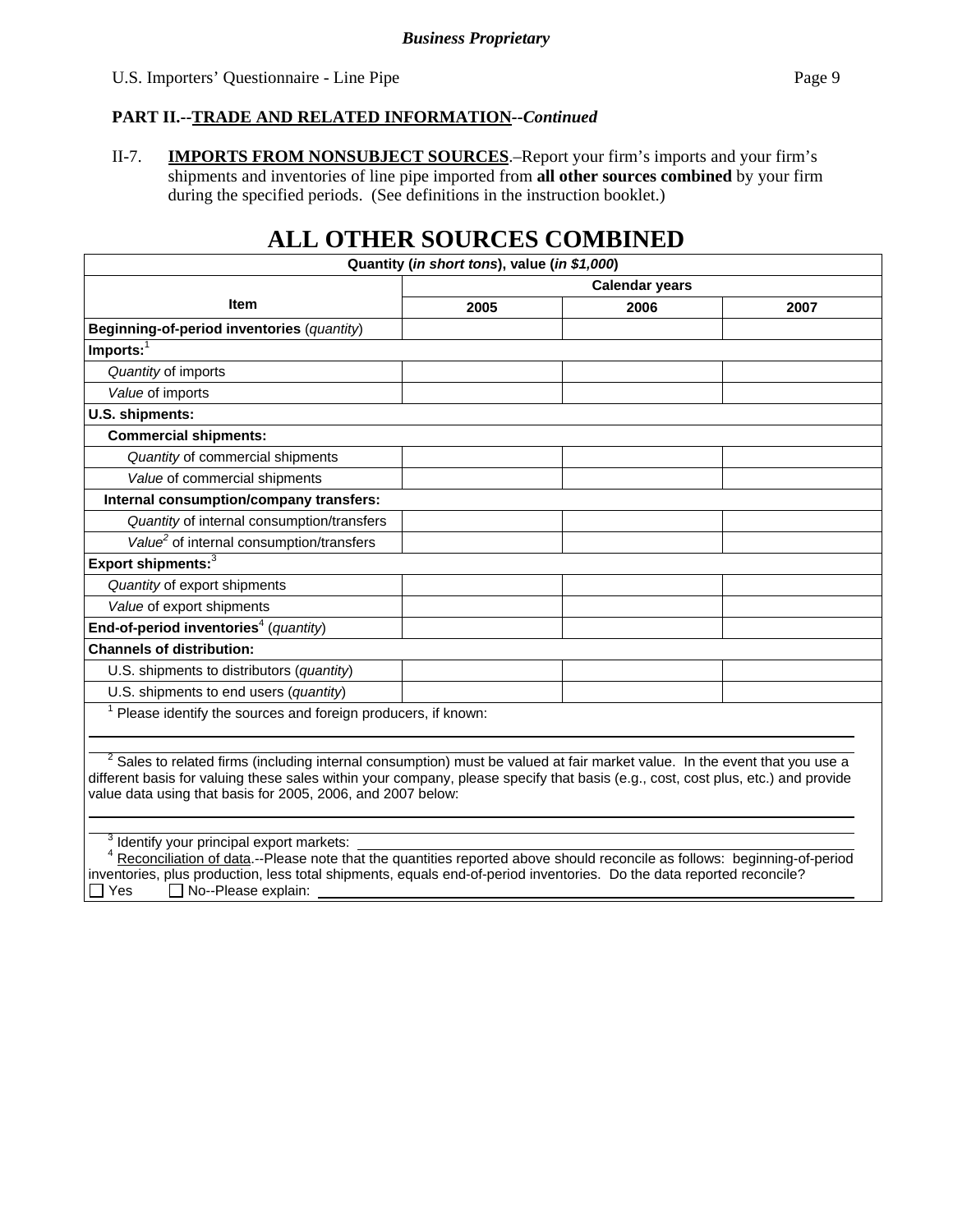### U.S. Importers' Questionnaire - Line Pipe Page 10

### **PART II.--TRADE AND RELATED INFORMATION***--Continued*

II-8. Line pipe may be produced from "*micro-alloy*" steel that has been modified through the addition of alloying elements that may exceed the individual weight limits for nonalloy steel provided for in the HTSUS. (See definitions in the instruction booklet.) Please report below the quantity (in short tons) and value (in \$1,000) of any such line pipe included in the data reported by your firm in response to questions II-5, II-6, and II-7 above.

| Quantity (in short tons), value (in \$1,000)                     |                       |      |      |  |  |  |
|------------------------------------------------------------------|-----------------------|------|------|--|--|--|
|                                                                  | <b>Calendar years</b> |      |      |  |  |  |
| <b>Item</b>                                                      | 2005                  | 2006 | 2007 |  |  |  |
| Imports of "micro-alloy" steel line pipe from China:             |                       |      |      |  |  |  |
| Quantity of imports                                              |                       |      |      |  |  |  |
| Value of imports                                                 |                       |      |      |  |  |  |
| Imports of "micro-alloy" steel line pipe from Korea:             |                       |      |      |  |  |  |
| Quantity of imports                                              |                       |      |      |  |  |  |
| Value of imports                                                 |                       |      |      |  |  |  |
| Imports of "micro-alloy" steel line pipe from all other sources: |                       |      |      |  |  |  |
| Quantity of imports                                              |                       |      |      |  |  |  |
| Value of imports                                                 |                       |      |      |  |  |  |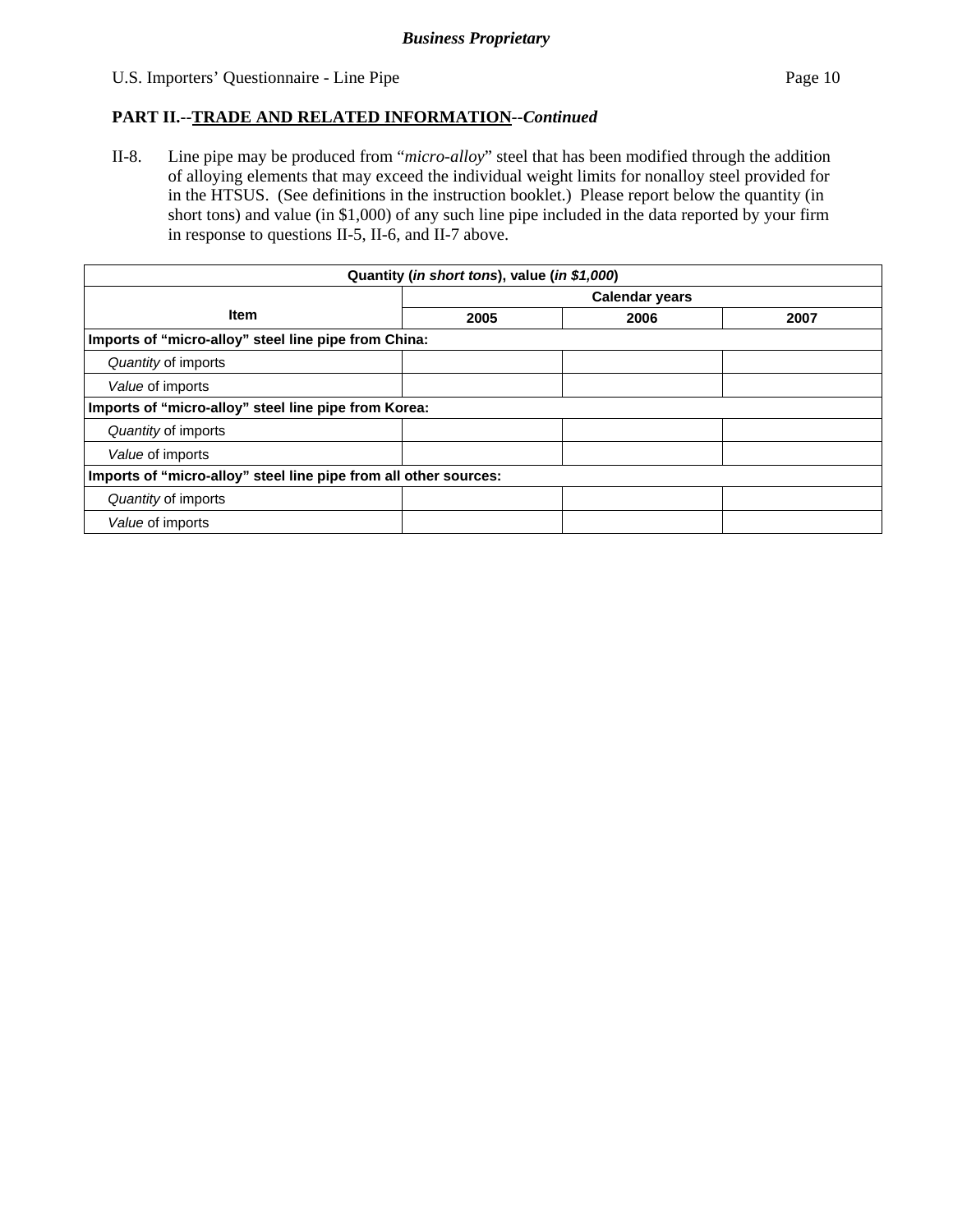#### U.S. Importers' Questionnaire - Line Pipe Page 11

### **PART III.--PRICING AND RELATED INFORMATION**

Further information on this part of the questionnaire can be obtained from Clark Workman (202-202- 3248, clark.workman@usitc.gov)

III-1. Who should be contacted regarding the requested pricing and related information?

Company contact:

Name and title

 $($ 

Phone number E-mail address

### **PRICE DATA**

This section requests quarterly price and quantity data, f.o.b. your U.S. point of shipment, concerning your firm's U.S. commercial shipments to unrelated U.S. customers of the following products imported from China or Korea during January 2005-December 2007:

**Product 1.** -- API 5L Grades B/X42 welded pipe, 4-inch nominal size (4.5 inch outside diameter), plain end, with a wall thickness of 0.237 inch *Product 2***.--** API 5L Grades B/X42 welded pipe, 6-inch nominal size (6.625 inch outside diameter), plain end, with a wall thickness of 0.280 inch. *Product 3***.--** API 5L Grades B/X42 welded pipe, 8-inch nominal size (8 5/8 inch outside diameter), plain end, with a wall thickness of 0.322 inch *Product 4***.--** API 5L Grades B/X42 welded pipe, 12-inch nominal size (12.75 inch outside diameter), plain end, with a wall thickness of 0.375 inch.

**Please note that total dollar values should be f.o.b., U.S. point of shipment and should not include U.S.-inland transportation costs. Total dollar values should reflect the** *final net* **amount paid to you (i.e., should be net of all deductions for discounts or rebates). See instruction booklet.**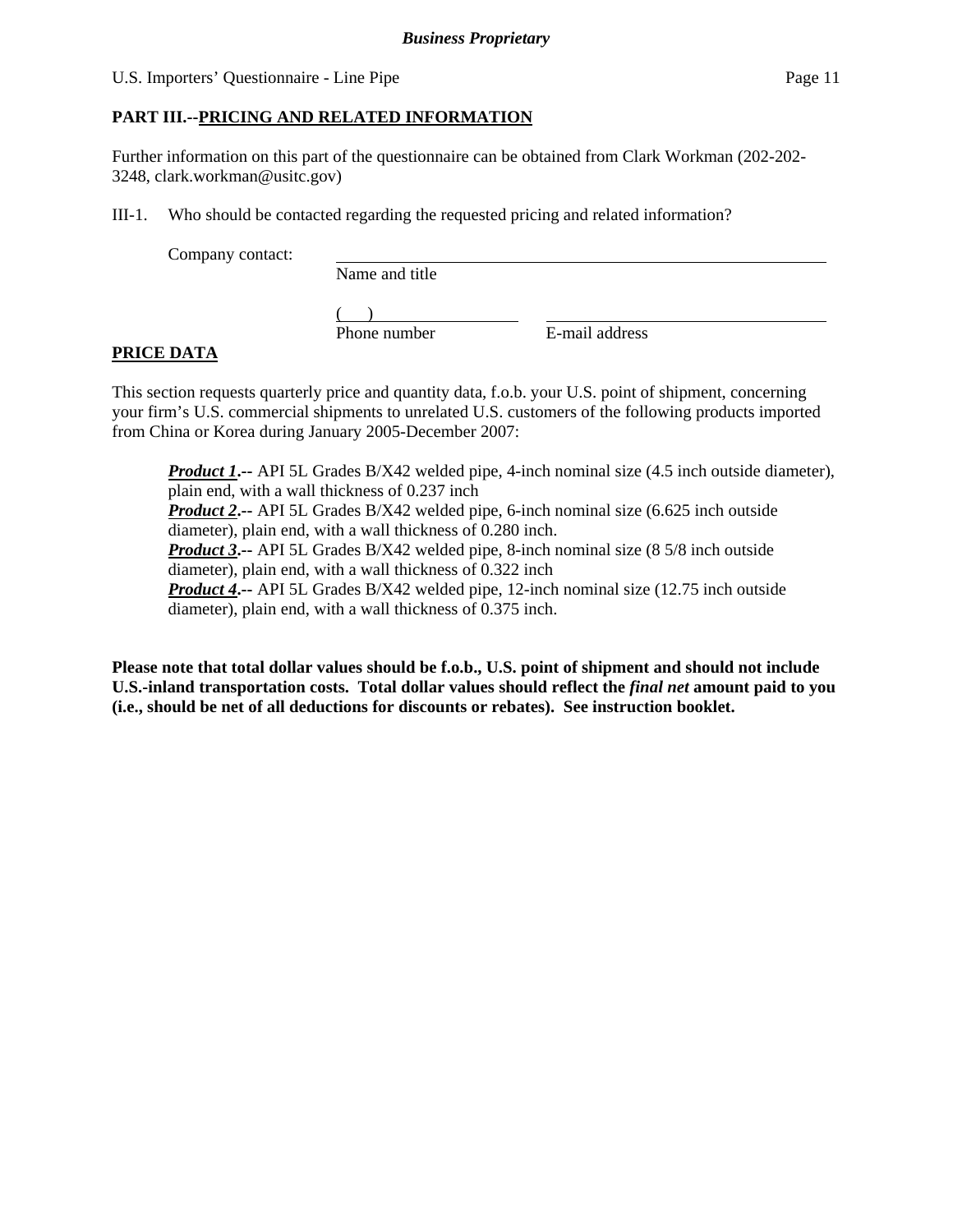III-2a. Price Data: China.--Report below the quarterly price data<sup>1</sup> for pricing products<sup>2</sup> imported from China and sold by your firm.

# **CHINA**

| Quantity (in short tons) and value (in dollars)                                                                                |                  |       |                                                                                                                          |                  |          |                  |
|--------------------------------------------------------------------------------------------------------------------------------|------------------|-------|--------------------------------------------------------------------------------------------------------------------------|------------------|----------|------------------|
| <b>Period of</b>                                                                                                               | <b>Product 1</b> |       |                                                                                                                          | <b>Product 2</b> |          | <b>Product 3</b> |
| shipment                                                                                                                       | Quantity         | Value | Quantity                                                                                                                 | Value            | Quantity | Value            |
| 2005:                                                                                                                          |                  |       |                                                                                                                          |                  |          |                  |
| Jan-Mar                                                                                                                        |                  |       |                                                                                                                          |                  |          |                  |
| Apr-Jun                                                                                                                        |                  |       |                                                                                                                          |                  |          |                  |
| Jul-Sep                                                                                                                        |                  |       |                                                                                                                          |                  |          |                  |
| Oct-Dec                                                                                                                        |                  |       |                                                                                                                          |                  |          |                  |
| 2006:                                                                                                                          |                  |       |                                                                                                                          |                  |          |                  |
| Jan-Mar                                                                                                                        |                  |       |                                                                                                                          |                  |          |                  |
| Apr-Jun                                                                                                                        |                  |       |                                                                                                                          |                  |          |                  |
| Jul-Sep                                                                                                                        |                  |       |                                                                                                                          |                  |          |                  |
| Oct-Dec                                                                                                                        |                  |       |                                                                                                                          |                  |          |                  |
| 2007:                                                                                                                          |                  |       |                                                                                                                          |                  |          |                  |
| Jan-Mar                                                                                                                        |                  |       |                                                                                                                          |                  |          |                  |
| Apr-Jun                                                                                                                        |                  |       |                                                                                                                          |                  |          |                  |
| Jul-Sep                                                                                                                        |                  |       |                                                                                                                          |                  |          |                  |
| Oct-Dec                                                                                                                        |                  |       |                                                                                                                          |                  |          |                  |
| Period of                                                                                                                      | Product 4        |       |                                                                                                                          |                  |          |                  |
| shipment                                                                                                                       | Quantity         | Value |                                                                                                                          |                  |          |                  |
| 2005:                                                                                                                          |                  |       |                                                                                                                          |                  |          |                  |
| Jan-Mar                                                                                                                        |                  |       |                                                                                                                          |                  |          |                  |
| Apr-Jun                                                                                                                        |                  |       |                                                                                                                          |                  |          |                  |
| Jul-Sep                                                                                                                        |                  |       |                                                                                                                          |                  |          |                  |
| Oct-Dec                                                                                                                        |                  |       |                                                                                                                          |                  |          |                  |
| 2006:                                                                                                                          |                  |       |                                                                                                                          |                  |          |                  |
| Jan-Mar                                                                                                                        |                  |       |                                                                                                                          |                  |          |                  |
| Apr-Jun                                                                                                                        |                  |       |                                                                                                                          |                  |          |                  |
| Jul-Sep                                                                                                                        |                  |       |                                                                                                                          |                  |          |                  |
| Oct-Dec                                                                                                                        |                  |       |                                                                                                                          |                  |          |                  |
| 2007:                                                                                                                          |                  |       |                                                                                                                          |                  |          |                  |
| Jan-Mar                                                                                                                        |                  |       |                                                                                                                          |                  |          |                  |
| Apr-Jun                                                                                                                        |                  |       |                                                                                                                          |                  |          |                  |
| Jul-Sep                                                                                                                        |                  |       |                                                                                                                          |                  |          |                  |
| Oct-Dec                                                                                                                        |                  |       |                                                                                                                          |                  |          |                  |
|                                                                                                                                |                  |       |                                                                                                                          |                  |          |                  |
| goods), f.o.b. your U.S. point of shipment.                                                                                    |                  |       | Net values (i.e., gross sales values less all discounts, allowances, rebates, prepaid freight, and the value of returned |                  |          |                  |
|                                                                                                                                |                  |       | <sup>2</sup> Pricing product definitions are provided on the first page of section III.                                  |                  |          |                  |
|                                                                                                                                |                  |       |                                                                                                                          |                  |          |                  |
| Note.--If your product does not exactly meet the product specifications but is competitive with the specified product, provide |                  |       |                                                                                                                          |                  |          |                  |
| a description of your product:                                                                                                 |                  |       |                                                                                                                          |                  |          |                  |
|                                                                                                                                |                  |       |                                                                                                                          |                  |          |                  |
|                                                                                                                                |                  |       |                                                                                                                          |                  |          |                  |
|                                                                                                                                |                  |       |                                                                                                                          |                  |          |                  |
|                                                                                                                                |                  |       |                                                                                                                          |                  |          |                  |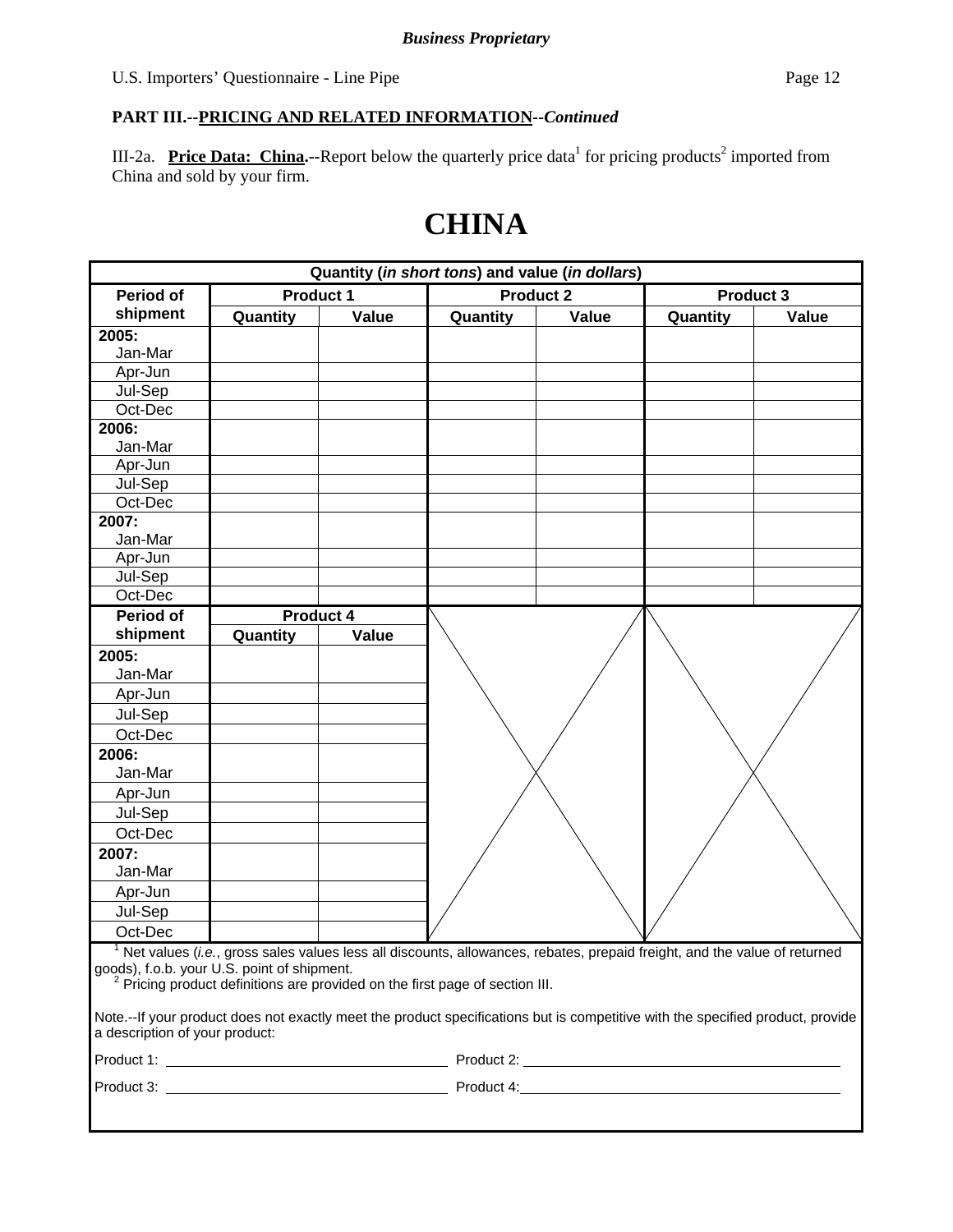III-2b. **Price Data: Korea.**--Report below the quarterly price data<sup>1</sup> for pricing products<sup>2</sup> imported from Korea and sold by your firm.

# **KOREA**

| Quantity (in short tons) and value (in dollars) |                  |       |                                                                                                                                |                  |          |           |
|-------------------------------------------------|------------------|-------|--------------------------------------------------------------------------------------------------------------------------------|------------------|----------|-----------|
| <b>Period of</b>                                | <b>Product 1</b> |       |                                                                                                                                | <b>Product 2</b> |          | Product 3 |
| shipment                                        | Quantity         | Value | Quantity                                                                                                                       | Value            | Quantity | Value     |
| 2005:                                           |                  |       |                                                                                                                                |                  |          |           |
| Jan-Mar                                         |                  |       |                                                                                                                                |                  |          |           |
| Apr-Jun                                         |                  |       |                                                                                                                                |                  |          |           |
| Jul-Sep                                         |                  |       |                                                                                                                                |                  |          |           |
| Oct-Dec                                         |                  |       |                                                                                                                                |                  |          |           |
| 2006:                                           |                  |       |                                                                                                                                |                  |          |           |
| Jan-Mar                                         |                  |       |                                                                                                                                |                  |          |           |
| Apr-Jun                                         |                  |       |                                                                                                                                |                  |          |           |
| Jul-Sep                                         |                  |       |                                                                                                                                |                  |          |           |
| Oct-Dec                                         |                  |       |                                                                                                                                |                  |          |           |
| 2007:                                           |                  |       |                                                                                                                                |                  |          |           |
| Jan-Mar                                         |                  |       |                                                                                                                                |                  |          |           |
| Apr-Jun                                         |                  |       |                                                                                                                                |                  |          |           |
| Jul-Sep                                         |                  |       |                                                                                                                                |                  |          |           |
| Oct-Dec                                         |                  |       |                                                                                                                                |                  |          |           |
| <b>Period of</b>                                | <b>Product 4</b> |       |                                                                                                                                |                  |          |           |
| shipment                                        | Quantity         | Value |                                                                                                                                |                  |          |           |
| 2005:                                           |                  |       |                                                                                                                                |                  |          |           |
| Jan-Mar                                         |                  |       |                                                                                                                                |                  |          |           |
| Apr-Jun                                         |                  |       |                                                                                                                                |                  |          |           |
| Jul-Sep                                         |                  |       |                                                                                                                                |                  |          |           |
| Oct-Dec                                         |                  |       |                                                                                                                                |                  |          |           |
| 2006:                                           |                  |       |                                                                                                                                |                  |          |           |
| Jan-Mar                                         |                  |       |                                                                                                                                |                  |          |           |
| Apr-Jun                                         |                  |       |                                                                                                                                |                  |          |           |
| Jul-Sep                                         |                  |       |                                                                                                                                |                  |          |           |
| Oct-Dec                                         |                  |       |                                                                                                                                |                  |          |           |
| 2007:                                           |                  |       |                                                                                                                                |                  |          |           |
| Jan-Mar                                         |                  |       |                                                                                                                                |                  |          |           |
| Apr-Jun                                         |                  |       |                                                                                                                                |                  |          |           |
| Jul-Sep                                         |                  |       |                                                                                                                                |                  |          |           |
| Oct-Dec                                         |                  |       |                                                                                                                                |                  |          |           |
|                                                 |                  |       | $1$ Net values (i.e., gross sales values less all discounts, allowances, rebates, prepaid freight, and the value of returned   |                  |          |           |
| goods), f.o.b. your U.S. point of shipment.     |                  |       |                                                                                                                                |                  |          |           |
|                                                 |                  |       | <sup>2</sup> Pricing product definitions are provided on the first page of section III.                                        |                  |          |           |
|                                                 |                  |       | Note.--If your product does not exactly meet the product specifications but is competitive with the specified product, provide |                  |          |           |
| a description of your product:                  |                  |       |                                                                                                                                |                  |          |           |
|                                                 |                  |       |                                                                                                                                |                  |          |           |
|                                                 |                  |       |                                                                                                                                |                  |          |           |
|                                                 |                  |       |                                                                                                                                |                  |          |           |
|                                                 |                  |       |                                                                                                                                |                  |          |           |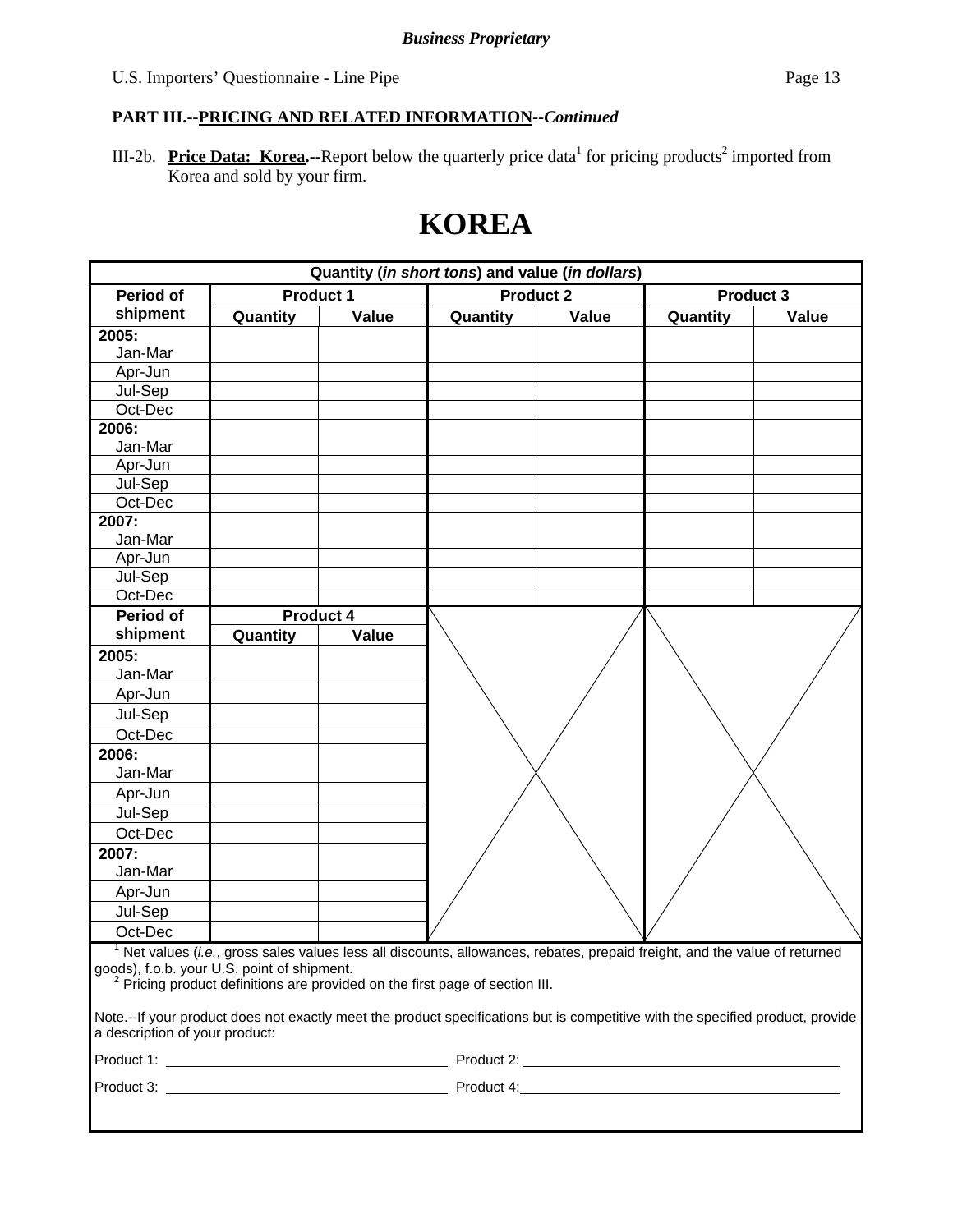III-2c. Price Data: Mexico.--Report below the quarterly price data<sup>1</sup> for pricing products<sup>2</sup> imported from Mexico and sold by your firm.

# **MEXICO**

| Quantity (in short tons) and value (in dollars) |                  |           |                                                                                                                                       |                  |          |                  |
|-------------------------------------------------|------------------|-----------|---------------------------------------------------------------------------------------------------------------------------------------|------------------|----------|------------------|
| <b>Period of</b>                                | <b>Product 1</b> |           |                                                                                                                                       | <b>Product 2</b> |          | <b>Product 3</b> |
| shipment                                        | Quantity         | Value     | Quantity                                                                                                                              | Value            | Quantity | Value            |
| 2005:                                           |                  |           |                                                                                                                                       |                  |          |                  |
| Jan-Mar                                         |                  |           |                                                                                                                                       |                  |          |                  |
| Apr-Jun                                         |                  |           |                                                                                                                                       |                  |          |                  |
| Jul-Sep                                         |                  |           |                                                                                                                                       |                  |          |                  |
| Oct-Dec                                         |                  |           |                                                                                                                                       |                  |          |                  |
| 2006:                                           |                  |           |                                                                                                                                       |                  |          |                  |
| Jan-Mar                                         |                  |           |                                                                                                                                       |                  |          |                  |
| Apr-Jun                                         |                  |           |                                                                                                                                       |                  |          |                  |
| Jul-Sep                                         |                  |           |                                                                                                                                       |                  |          |                  |
| Oct-Dec                                         |                  |           |                                                                                                                                       |                  |          |                  |
| 2007:                                           |                  |           |                                                                                                                                       |                  |          |                  |
| Jan-Mar                                         |                  |           |                                                                                                                                       |                  |          |                  |
| Apr-Jun                                         |                  |           |                                                                                                                                       |                  |          |                  |
| Jul-Sep                                         |                  |           |                                                                                                                                       |                  |          |                  |
| Oct-Dec                                         |                  |           |                                                                                                                                       |                  |          |                  |
| <b>Period of</b>                                |                  | Product 4 |                                                                                                                                       |                  |          |                  |
| shipment                                        | Quantity         | Value     |                                                                                                                                       |                  |          |                  |
| 2005:                                           |                  |           |                                                                                                                                       |                  |          |                  |
| Jan-Mar                                         |                  |           |                                                                                                                                       |                  |          |                  |
| Apr-Jun                                         |                  |           |                                                                                                                                       |                  |          |                  |
| Jul-Sep                                         |                  |           |                                                                                                                                       |                  |          |                  |
| Oct-Dec                                         |                  |           |                                                                                                                                       |                  |          |                  |
| 2006:                                           |                  |           |                                                                                                                                       |                  |          |                  |
| Jan-Mar                                         |                  |           |                                                                                                                                       |                  |          |                  |
| Apr-Jun                                         |                  |           |                                                                                                                                       |                  |          |                  |
| Jul-Sep                                         |                  |           |                                                                                                                                       |                  |          |                  |
| Oct-Dec                                         |                  |           |                                                                                                                                       |                  |          |                  |
| 2007:                                           |                  |           |                                                                                                                                       |                  |          |                  |
| Jan-Mar                                         |                  |           |                                                                                                                                       |                  |          |                  |
| Apr-Jun                                         |                  |           |                                                                                                                                       |                  |          |                  |
| Jul-Sep                                         |                  |           |                                                                                                                                       |                  |          |                  |
| Oct-Dec                                         |                  |           |                                                                                                                                       |                  |          |                  |
|                                                 |                  |           | $1$ Net values ( <i>i.e.</i> , gross sales values less all discounts, allowances, rebates, prepaid freight, and the value of returned |                  |          |                  |
| goods), f.o.b. your U.S. point of shipment.     |                  |           | <sup>2</sup> Pricing product definitions are provided on the first page of section III.                                               |                  |          |                  |
|                                                 |                  |           |                                                                                                                                       |                  |          |                  |
| a description of your product:                  |                  |           | Note.--If your product does not exactly meet the product specifications but is competitive with the specified product, provide        |                  |          |                  |
|                                                 |                  |           |                                                                                                                                       |                  |          |                  |
|                                                 |                  |           |                                                                                                                                       |                  |          |                  |
|                                                 |                  |           |                                                                                                                                       |                  |          |                  |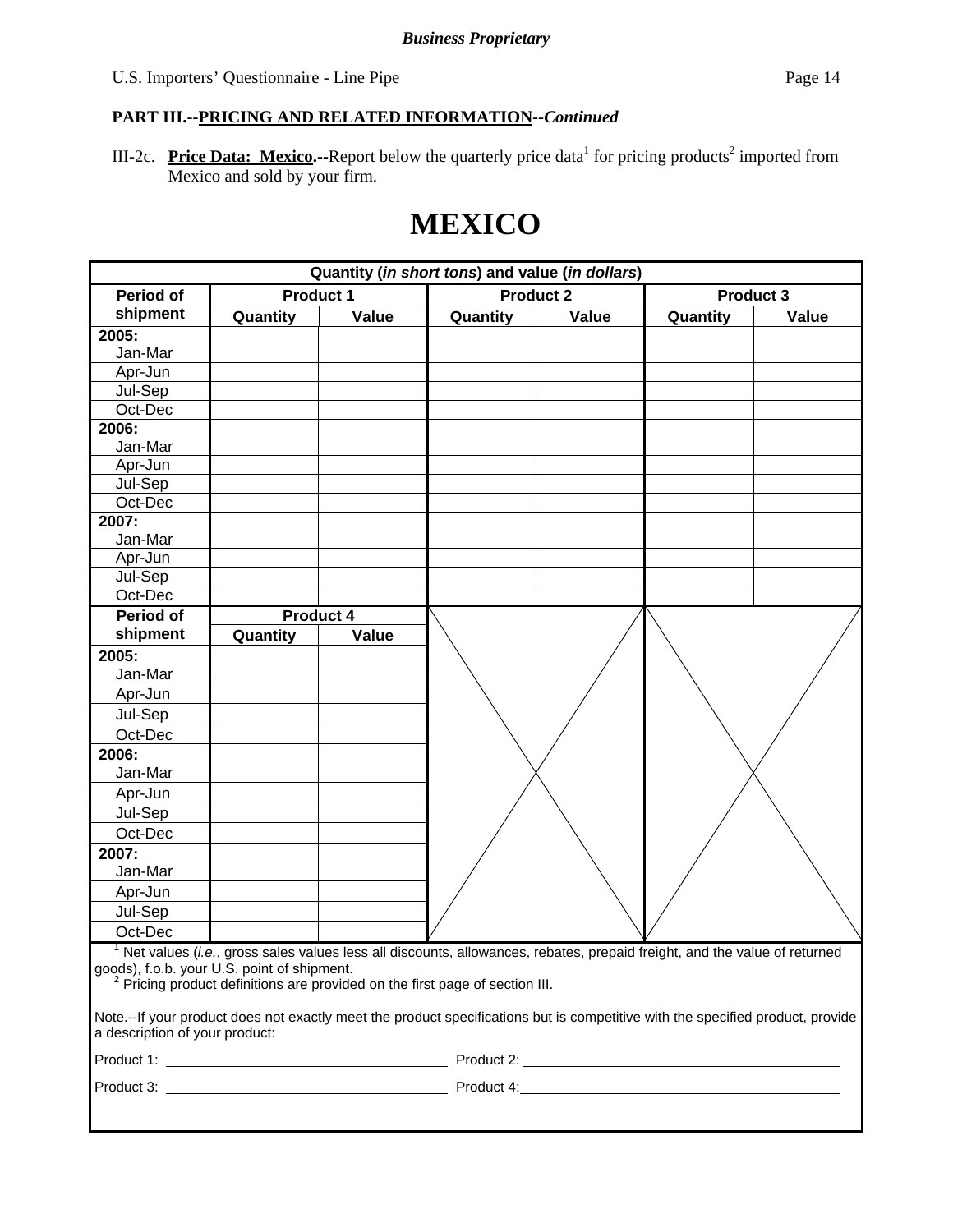III-2d. Price Data: Japan.--Report below the quarterly price data<sup>1</sup> for pricing products<sup>2</sup> imported from Japan and sold by your firm.

# **JAPAN**

| Quantity (in short tons) and value (in dollars)                                                                                |                  |       |                                                                                                                          |                  |          |                  |
|--------------------------------------------------------------------------------------------------------------------------------|------------------|-------|--------------------------------------------------------------------------------------------------------------------------|------------------|----------|------------------|
| <b>Period of</b>                                                                                                               | <b>Product 1</b> |       |                                                                                                                          | <b>Product 2</b> |          | <b>Product 3</b> |
| shipment                                                                                                                       | Quantity         | Value | Quantity                                                                                                                 | Value            | Quantity | Value            |
| 2005:                                                                                                                          |                  |       |                                                                                                                          |                  |          |                  |
| Jan-Mar                                                                                                                        |                  |       |                                                                                                                          |                  |          |                  |
| Apr-Jun                                                                                                                        |                  |       |                                                                                                                          |                  |          |                  |
| Jul-Sep                                                                                                                        |                  |       |                                                                                                                          |                  |          |                  |
| Oct-Dec                                                                                                                        |                  |       |                                                                                                                          |                  |          |                  |
| 2006:                                                                                                                          |                  |       |                                                                                                                          |                  |          |                  |
| Jan-Mar                                                                                                                        |                  |       |                                                                                                                          |                  |          |                  |
| Apr-Jun                                                                                                                        |                  |       |                                                                                                                          |                  |          |                  |
| Jul-Sep                                                                                                                        |                  |       |                                                                                                                          |                  |          |                  |
| Oct-Dec                                                                                                                        |                  |       |                                                                                                                          |                  |          |                  |
| 2007:                                                                                                                          |                  |       |                                                                                                                          |                  |          |                  |
| Jan-Mar                                                                                                                        |                  |       |                                                                                                                          |                  |          |                  |
| Apr-Jun                                                                                                                        |                  |       |                                                                                                                          |                  |          |                  |
| Jul-Sep                                                                                                                        |                  |       |                                                                                                                          |                  |          |                  |
| Oct-Dec                                                                                                                        |                  |       |                                                                                                                          |                  |          |                  |
| Period of                                                                                                                      | Product 4        |       |                                                                                                                          |                  |          |                  |
| shipment                                                                                                                       | Quantity         | Value |                                                                                                                          |                  |          |                  |
| 2005:                                                                                                                          |                  |       |                                                                                                                          |                  |          |                  |
| Jan-Mar                                                                                                                        |                  |       |                                                                                                                          |                  |          |                  |
| Apr-Jun                                                                                                                        |                  |       |                                                                                                                          |                  |          |                  |
| Jul-Sep                                                                                                                        |                  |       |                                                                                                                          |                  |          |                  |
| Oct-Dec                                                                                                                        |                  |       |                                                                                                                          |                  |          |                  |
| 2006:                                                                                                                          |                  |       |                                                                                                                          |                  |          |                  |
| Jan-Mar                                                                                                                        |                  |       |                                                                                                                          |                  |          |                  |
| Apr-Jun                                                                                                                        |                  |       |                                                                                                                          |                  |          |                  |
| Jul-Sep                                                                                                                        |                  |       |                                                                                                                          |                  |          |                  |
| Oct-Dec                                                                                                                        |                  |       |                                                                                                                          |                  |          |                  |
| 2007:                                                                                                                          |                  |       |                                                                                                                          |                  |          |                  |
| Jan-Mar                                                                                                                        |                  |       |                                                                                                                          |                  |          |                  |
| Apr-Jun                                                                                                                        |                  |       |                                                                                                                          |                  |          |                  |
| Jul-Sep                                                                                                                        |                  |       |                                                                                                                          |                  |          |                  |
| Oct-Dec                                                                                                                        |                  |       |                                                                                                                          |                  |          |                  |
|                                                                                                                                |                  |       | Net values (i.e., gross sales values less all discounts, allowances, rebates, prepaid freight, and the value of returned |                  |          |                  |
| goods), f.o.b. your U.S. point of shipment.                                                                                    |                  |       |                                                                                                                          |                  |          |                  |
|                                                                                                                                |                  |       | <sup>2</sup> Pricing product definitions are provided on the first page of section III.                                  |                  |          |                  |
| Note.--If your product does not exactly meet the product specifications but is competitive with the specified product, provide |                  |       |                                                                                                                          |                  |          |                  |
| a description of your product:                                                                                                 |                  |       |                                                                                                                          |                  |          |                  |
|                                                                                                                                |                  |       |                                                                                                                          |                  |          |                  |
|                                                                                                                                |                  |       |                                                                                                                          |                  |          |                  |
|                                                                                                                                |                  |       |                                                                                                                          |                  |          |                  |
|                                                                                                                                |                  |       |                                                                                                                          |                  |          |                  |
|                                                                                                                                |                  |       |                                                                                                                          |                  |          |                  |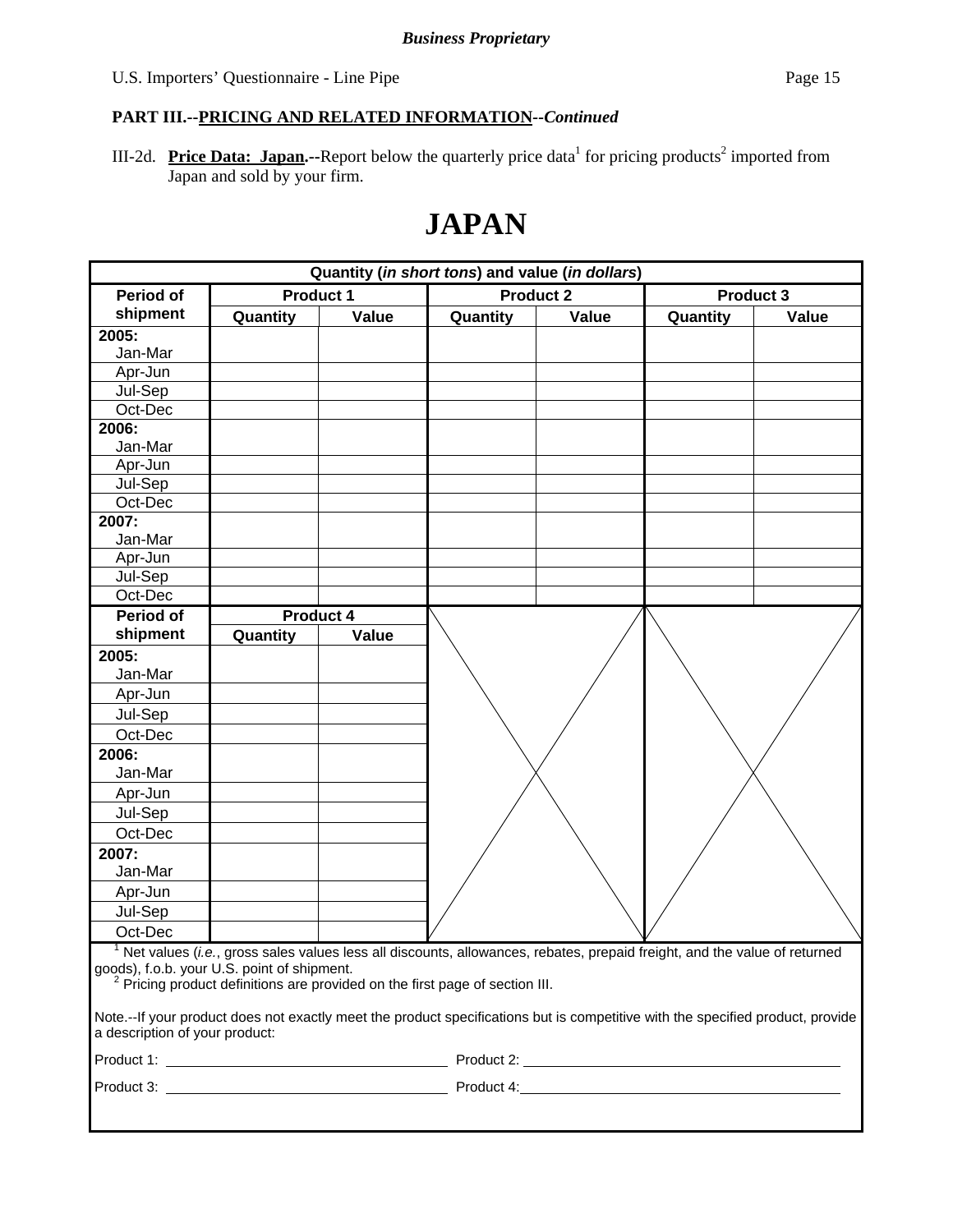III-2e. Price Data: Taiwan.--Report below the quarterly price data<sup>1</sup> for pricing products<sup>2</sup> imported from Taiwan and sold by your firm.

# **TAIWAN**

| Quantity (in short tons) and value (in dollars) |                  |       |                                                                                                                                |                  |          |           |
|-------------------------------------------------|------------------|-------|--------------------------------------------------------------------------------------------------------------------------------|------------------|----------|-----------|
| <b>Period of</b>                                | <b>Product 1</b> |       |                                                                                                                                | <b>Product 2</b> |          | Product 3 |
| shipment                                        | Quantity         | Value | Quantity                                                                                                                       | Value            | Quantity | Value     |
| 2005:                                           |                  |       |                                                                                                                                |                  |          |           |
| Jan-Mar                                         |                  |       |                                                                                                                                |                  |          |           |
| Apr-Jun                                         |                  |       |                                                                                                                                |                  |          |           |
| Jul-Sep                                         |                  |       |                                                                                                                                |                  |          |           |
| Oct-Dec                                         |                  |       |                                                                                                                                |                  |          |           |
| 2006:                                           |                  |       |                                                                                                                                |                  |          |           |
| Jan-Mar                                         |                  |       |                                                                                                                                |                  |          |           |
| Apr-Jun                                         |                  |       |                                                                                                                                |                  |          |           |
| Jul-Sep                                         |                  |       |                                                                                                                                |                  |          |           |
| Oct-Dec                                         |                  |       |                                                                                                                                |                  |          |           |
| 2007:                                           |                  |       |                                                                                                                                |                  |          |           |
| Jan-Mar                                         |                  |       |                                                                                                                                |                  |          |           |
| Apr-Jun                                         |                  |       |                                                                                                                                |                  |          |           |
| Jul-Sep                                         |                  |       |                                                                                                                                |                  |          |           |
| Oct-Dec                                         |                  |       |                                                                                                                                |                  |          |           |
| <b>Period of</b>                                | Product 4        |       |                                                                                                                                |                  |          |           |
| shipment                                        | Quantity         | Value |                                                                                                                                |                  |          |           |
| 2005:                                           |                  |       |                                                                                                                                |                  |          |           |
| Jan-Mar                                         |                  |       |                                                                                                                                |                  |          |           |
| Apr-Jun                                         |                  |       |                                                                                                                                |                  |          |           |
| Jul-Sep                                         |                  |       |                                                                                                                                |                  |          |           |
| Oct-Dec                                         |                  |       |                                                                                                                                |                  |          |           |
| 2006:                                           |                  |       |                                                                                                                                |                  |          |           |
| Jan-Mar                                         |                  |       |                                                                                                                                |                  |          |           |
| Apr-Jun                                         |                  |       |                                                                                                                                |                  |          |           |
| Jul-Sep                                         |                  |       |                                                                                                                                |                  |          |           |
| Oct-Dec                                         |                  |       |                                                                                                                                |                  |          |           |
| 2007:                                           |                  |       |                                                                                                                                |                  |          |           |
| Jan-Mar                                         |                  |       |                                                                                                                                |                  |          |           |
| Apr-Jun                                         |                  |       |                                                                                                                                |                  |          |           |
| Jul-Sep                                         |                  |       |                                                                                                                                |                  |          |           |
| Oct-Dec                                         |                  |       |                                                                                                                                |                  |          |           |
|                                                 |                  |       | $1$ Net values (i.e., gross sales values less all discounts, allowances, rebates, prepaid freight, and the value of returned   |                  |          |           |
| goods), f.o.b. your U.S. point of shipment.     |                  |       |                                                                                                                                |                  |          |           |
|                                                 |                  |       | <sup>2</sup> Pricing product definitions are provided on the first page of section III.                                        |                  |          |           |
|                                                 |                  |       | Note.--If your product does not exactly meet the product specifications but is competitive with the specified product, provide |                  |          |           |
| a description of your product:                  |                  |       |                                                                                                                                |                  |          |           |
|                                                 |                  |       |                                                                                                                                |                  |          |           |
|                                                 |                  |       |                                                                                                                                |                  |          |           |
|                                                 |                  |       |                                                                                                                                |                  |          |           |
|                                                 |                  |       |                                                                                                                                |                  |          |           |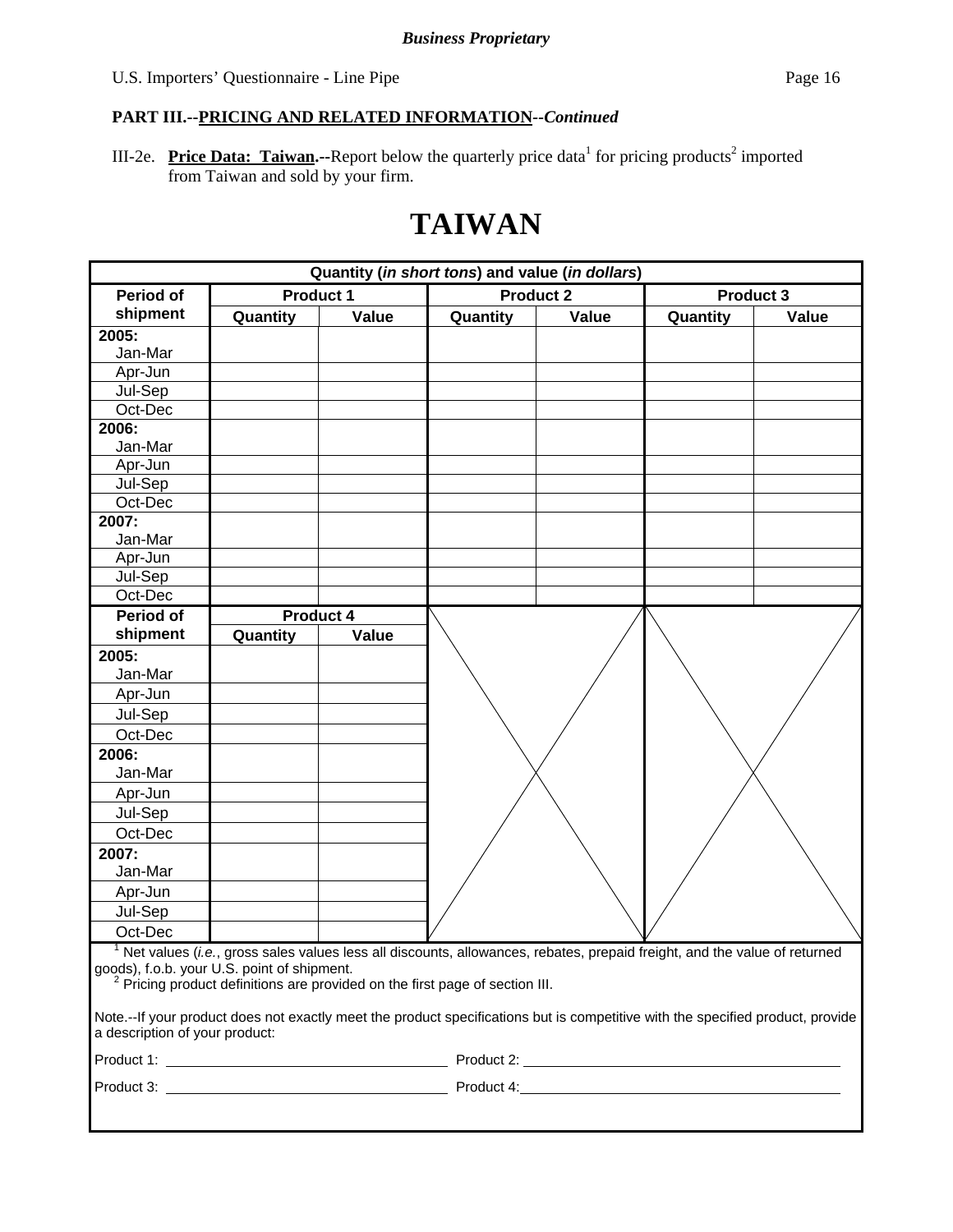III-2f. Price Data: All Other Countries.--Report below the quarterly price data<sup>1</sup> for pricing products<sup>2</sup> imported from all other countries and sold by your firm.

# **ALL OTHER COUNTRIES**

| Quantity (in short tons) and value (in dollars)                                                                                                                  |                  |       |                                                                                                                                                                                                                         |                  |          |           |
|------------------------------------------------------------------------------------------------------------------------------------------------------------------|------------------|-------|-------------------------------------------------------------------------------------------------------------------------------------------------------------------------------------------------------------------------|------------------|----------|-----------|
| <b>Period of</b>                                                                                                                                                 | <b>Product 1</b> |       |                                                                                                                                                                                                                         | <b>Product 2</b> |          | Product 3 |
| shipment                                                                                                                                                         | Quantity         | Value | Quantity                                                                                                                                                                                                                | Value            | Quantity | Value     |
| 2005:                                                                                                                                                            |                  |       |                                                                                                                                                                                                                         |                  |          |           |
| Jan-Mar                                                                                                                                                          |                  |       |                                                                                                                                                                                                                         |                  |          |           |
| Apr-Jun                                                                                                                                                          |                  |       |                                                                                                                                                                                                                         |                  |          |           |
| Jul-Sep                                                                                                                                                          |                  |       |                                                                                                                                                                                                                         |                  |          |           |
| Oct-Dec                                                                                                                                                          |                  |       |                                                                                                                                                                                                                         |                  |          |           |
| 2006:                                                                                                                                                            |                  |       |                                                                                                                                                                                                                         |                  |          |           |
| Jan-Mar                                                                                                                                                          |                  |       |                                                                                                                                                                                                                         |                  |          |           |
| Apr-Jun                                                                                                                                                          |                  |       |                                                                                                                                                                                                                         |                  |          |           |
| Jul-Sep                                                                                                                                                          |                  |       |                                                                                                                                                                                                                         |                  |          |           |
| Oct-Dec                                                                                                                                                          |                  |       |                                                                                                                                                                                                                         |                  |          |           |
| 2007:                                                                                                                                                            |                  |       |                                                                                                                                                                                                                         |                  |          |           |
| Jan-Mar                                                                                                                                                          |                  |       |                                                                                                                                                                                                                         |                  |          |           |
| Apr-Jun                                                                                                                                                          |                  |       |                                                                                                                                                                                                                         |                  |          |           |
| Jul-Sep<br>Oct-Dec                                                                                                                                               |                  |       |                                                                                                                                                                                                                         |                  |          |           |
| <b>Period of</b>                                                                                                                                                 |                  |       |                                                                                                                                                                                                                         |                  |          |           |
|                                                                                                                                                                  | <b>Product 4</b> |       |                                                                                                                                                                                                                         |                  |          |           |
| shipment                                                                                                                                                         | Quantity         | Value |                                                                                                                                                                                                                         |                  |          |           |
| 2005:                                                                                                                                                            |                  |       |                                                                                                                                                                                                                         |                  |          |           |
| Jan-Mar                                                                                                                                                          |                  |       |                                                                                                                                                                                                                         |                  |          |           |
| Apr-Jun                                                                                                                                                          |                  |       |                                                                                                                                                                                                                         |                  |          |           |
| Jul-Sep                                                                                                                                                          |                  |       |                                                                                                                                                                                                                         |                  |          |           |
| Oct-Dec                                                                                                                                                          |                  |       |                                                                                                                                                                                                                         |                  |          |           |
| 2006:                                                                                                                                                            |                  |       |                                                                                                                                                                                                                         |                  |          |           |
| Jan-Mar                                                                                                                                                          |                  |       |                                                                                                                                                                                                                         |                  |          |           |
| Apr-Jun                                                                                                                                                          |                  |       |                                                                                                                                                                                                                         |                  |          |           |
| Jul-Sep                                                                                                                                                          |                  |       |                                                                                                                                                                                                                         |                  |          |           |
| Oct-Dec                                                                                                                                                          |                  |       |                                                                                                                                                                                                                         |                  |          |           |
| 2007:                                                                                                                                                            |                  |       |                                                                                                                                                                                                                         |                  |          |           |
| Jan-Mar                                                                                                                                                          |                  |       |                                                                                                                                                                                                                         |                  |          |           |
| Apr-Jun                                                                                                                                                          |                  |       |                                                                                                                                                                                                                         |                  |          |           |
| Jul-Sep                                                                                                                                                          |                  |       |                                                                                                                                                                                                                         |                  |          |           |
| Oct-Dec                                                                                                                                                          |                  |       |                                                                                                                                                                                                                         |                  |          |           |
| goods), f.o.b. your U.S. point of shipment.                                                                                                                      |                  |       | $1$ Net values (i.e., gross sales values less all discounts, allowances, rebates, prepaid freight, and the value of returned<br><sup>2</sup> Pricing product definitions are provided on the first page of section III. |                  |          |           |
| Note.--If your product does not exactly meet the product specifications but is competitive with the specified product, provide<br>a description of your product: |                  |       |                                                                                                                                                                                                                         |                  |          |           |
|                                                                                                                                                                  |                  |       |                                                                                                                                                                                                                         |                  |          |           |
|                                                                                                                                                                  |                  |       |                                                                                                                                                                                                                         |                  |          |           |
|                                                                                                                                                                  |                  |       |                                                                                                                                                                                                                         |                  |          |           |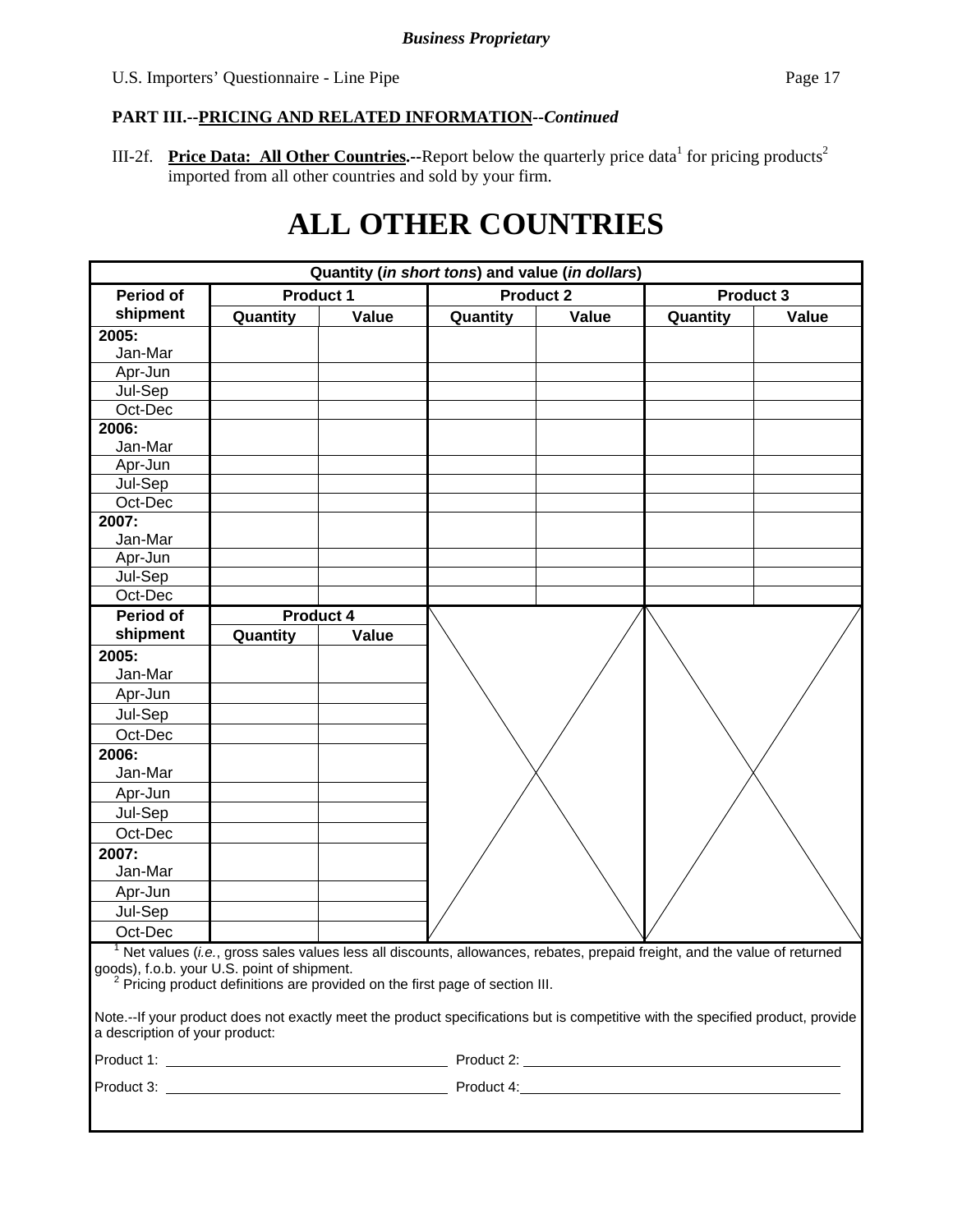## U.S. Importers' Questionnaire - Line Pipe Page 18

## **PART III.--PRICING AND RELATED INFORMATION***--Continued*

| $III-3.$ | How does your firm determine the prices that it charges for sales of line pipe (check all that<br><i>apply</i> )? If your firm issues price lists, please include a copy of a recent price list with your<br>submission. If your price list is large, please submit sample pages. |                                                                                                                                                                                                                               |                               |                                                                                                                                                                                                     |  |  |
|----------|-----------------------------------------------------------------------------------------------------------------------------------------------------------------------------------------------------------------------------------------------------------------------------------|-------------------------------------------------------------------------------------------------------------------------------------------------------------------------------------------------------------------------------|-------------------------------|-----------------------------------------------------------------------------------------------------------------------------------------------------------------------------------------------------|--|--|
|          |                                                                                                                                                                                                                                                                                   | Transaction by transaction                                                                                                                                                                                                    | Contracts                     | Set price lists                                                                                                                                                                                     |  |  |
|          |                                                                                                                                                                                                                                                                                   |                                                                                                                                                                                                                               |                               |                                                                                                                                                                                                     |  |  |
|          |                                                                                                                                                                                                                                                                                   |                                                                                                                                                                                                                               |                               | ,我们也不会有什么。""我们的人,我们也不会有什么?""我们的人,我们也不会有什么?""我们的人,我们也不会有什么?""我们的人,我们也不会有什么?""我们的人                                                                                                                    |  |  |
| $III-4.$ |                                                                                                                                                                                                                                                                                   | Please describe your firm's discount policy (check all that apply).                                                                                                                                                           |                               |                                                                                                                                                                                                     |  |  |
|          |                                                                                                                                                                                                                                                                                   | Quantity discounts                                                                                                                                                                                                            | Annual total volume discounts | No discount policy                                                                                                                                                                                  |  |  |
|          |                                                                                                                                                                                                                                                                                   | Other--Please describe: 1999 and 2009 and 2009 and 2009 and 2009 and 2009 and 2009 and 2009 and 2009 and 2009 and 2009 and 2009 and 2009 and 2009 and 2009 and 2009 and 2009 and 2009 and 2009 and 2009 and 2009 and 2009 and |                               |                                                                                                                                                                                                     |  |  |
|          |                                                                                                                                                                                                                                                                                   |                                                                                                                                                                                                                               |                               |                                                                                                                                                                                                     |  |  |
| $III-5.$ | (a)                                                                                                                                                                                                                                                                               | <u> 1989 - Johann Barbara, martin e</u>                                                                                                                                                                                       |                               | What are your firm's typical sales terms for imported line pipe $(e.g., 2/10$ net 30 days)?                                                                                                         |  |  |
|          | (b)                                                                                                                                                                                                                                                                               | F.o.b.--Please specify point:                                                                                                                                                                                                 |                               | On what basis are your prices of imported line pressure pipe usually quoted? (check one)<br>Delivered                                                                                               |  |  |
| III-6.   |                                                                                                                                                                                                                                                                                   |                                                                                                                                                                                                                               |                               | Approximately what share of your firm's sales of imported line pipe in 2007 were on a (1) long-<br>term contract basis (multiple deliveries for more than 12 months), (2) short-term contract basis |  |  |

| Type of sale         | Share of sales (percent) |
|----------------------|--------------------------|
| Long term contracts  |                          |
| Short term contracts |                          |
| Spot sales           |                          |
| otal                 | 100 %                    |

(multiple deliveries up to 12 months), and (3) spot sales basis (for a single delivery)?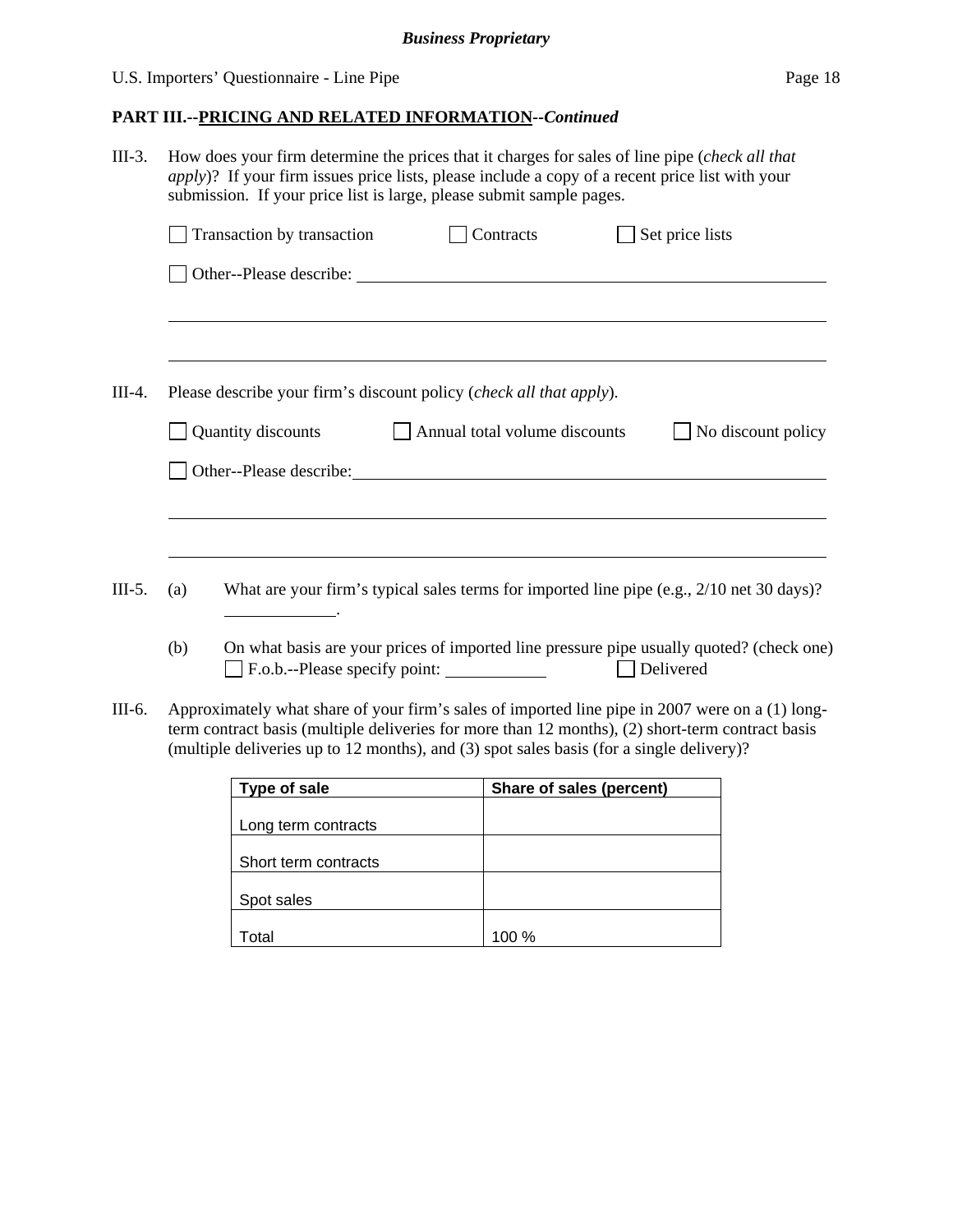#### **PART III.--PRICING AND RELATED INFORMATION***--Continued*

| III-7. | If you sell on a long-term contract basis, please answer the following questions with respect to |
|--------|--------------------------------------------------------------------------------------------------|
|        | provisions of a typical long-term contract.                                                      |

|        | (a) | What is the average duration of a contract?                                                                                                       |  |  |  |  |
|--------|-----|---------------------------------------------------------------------------------------------------------------------------------------------------|--|--|--|--|
|        | (b) | Can prices be renegotiated during the contract period?<br>$ $ Yes<br>$\overline{N}$                                                               |  |  |  |  |
|        | (c) | Price<br>Does the contract fix quantity, price, or both? $\Box$ Quantity<br><b>Both</b>                                                           |  |  |  |  |
|        | (d) | Yes<br>Does the contract have a meet or release provision?<br>$ $ No                                                                              |  |  |  |  |
| III-8. |     | If you sell on a short-term contract basis, please answer the following questions with respect to<br>provisions of a typical short-term contract. |  |  |  |  |
|        | (a) | What is the average duration of a contract?                                                                                                       |  |  |  |  |
|        | (b) | <b>Yes</b><br>Can prices be renegotiated during the contract period?<br>$\overline{N_{0}}$                                                        |  |  |  |  |
|        | (c) | Price<br>Does the contract fix quantity, price, or both? $\Box$ Quantity<br><b>Both</b>                                                           |  |  |  |  |
|        | (d) | Yes<br>Does the contract have a meet or release provision?<br><b>Not</b>                                                                          |  |  |  |  |

III-9. What is the average lead time between a customer's order and the date of delivery for your firm's sales of your imported line pipe?

| <b>Source</b>     | Share of sales 2007 | <b>Lead time</b> |
|-------------------|---------------------|------------------|
| From inventory    | percent             | davs             |
| Produced to order | percent             | davs             |
| <sup>-</sup> otal | 100 percent         | davs             |

- III-10. (a) What is the approximate percentage of the total delivered cost of line pipe that is accounted for by U.S. inland transportation costs? \_\_\_\_\_ percent.
	- (b) Who generally arranges the transportation to your customers' locations? (check one)  $\Box$ Your firm  $\Box$  or purchaser
	- (c) What proportion of your sales occur within 100 miles of your storage or production facility? percent. Within 101 to 1,000 miles? percent. Over 1,000 miles? percent.
- III-11. What is the geographic market area in the United States served by your firm's line pipe? (check all that apply)

| Northeast | Mid-Atlantic            | Midwest    | Southeast |
|-----------|-------------------------|------------|-----------|
| Southwest | $\Box$ Rocky Mountains  | West Coast | Northwest |
| National  | $\Box$ Other (describe: |            |           |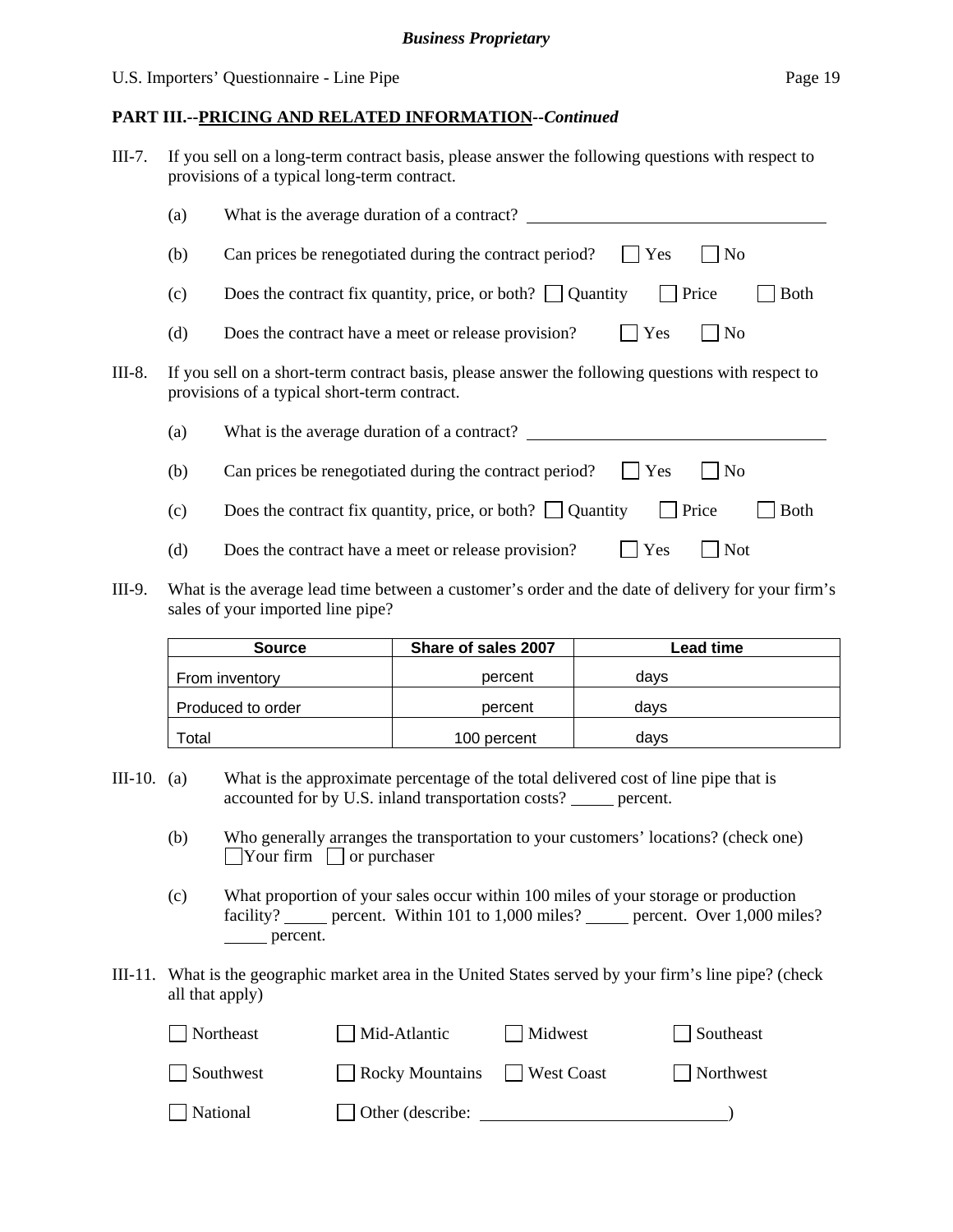### U.S. Importers' Questionnaire - Line Pipe Page 20

 $\overline{a}$ 

### **PART III.--PRICING AND RELATED INFORMATION***--Continued*

IV-12a. Describe the end uses of the line pipe that you manufacture. For each end-use product, what percentage of the total cost is accounted for by line pipe?

| Type of pipe                    | End use |                                                                           | Share of total cost of end use product<br>accounted for by pipe (percent)                         |
|---------------------------------|---------|---------------------------------------------------------------------------|---------------------------------------------------------------------------------------------------|
| Single-certified<br>line pipe   |         |                                                                           |                                                                                                   |
| Multiple-certified<br>line pipe |         |                                                                           |                                                                                                   |
|                                 |         | substituted for single-certified line pipe and multi-certified line pipe. | IV-13a. Please list in order of importance (#1 being the most important) any products that may be |
| Single-certified line pipe      |         | Multiple-certified line pipe                                              |                                                                                                   |
|                                 |         |                                                                           |                                                                                                   |

3**. \_\_\_\_\_\_\_\_\_\_\_\_\_\_\_\_\_\_\_\_\_\_\_** 3. IV-13.(b) For each possible substitute product, please give examples of applications and end uses for which they are substitutes.

2**. \_\_\_\_\_\_\_\_\_\_\_\_\_\_\_\_\_\_\_\_\_\_\_** 2.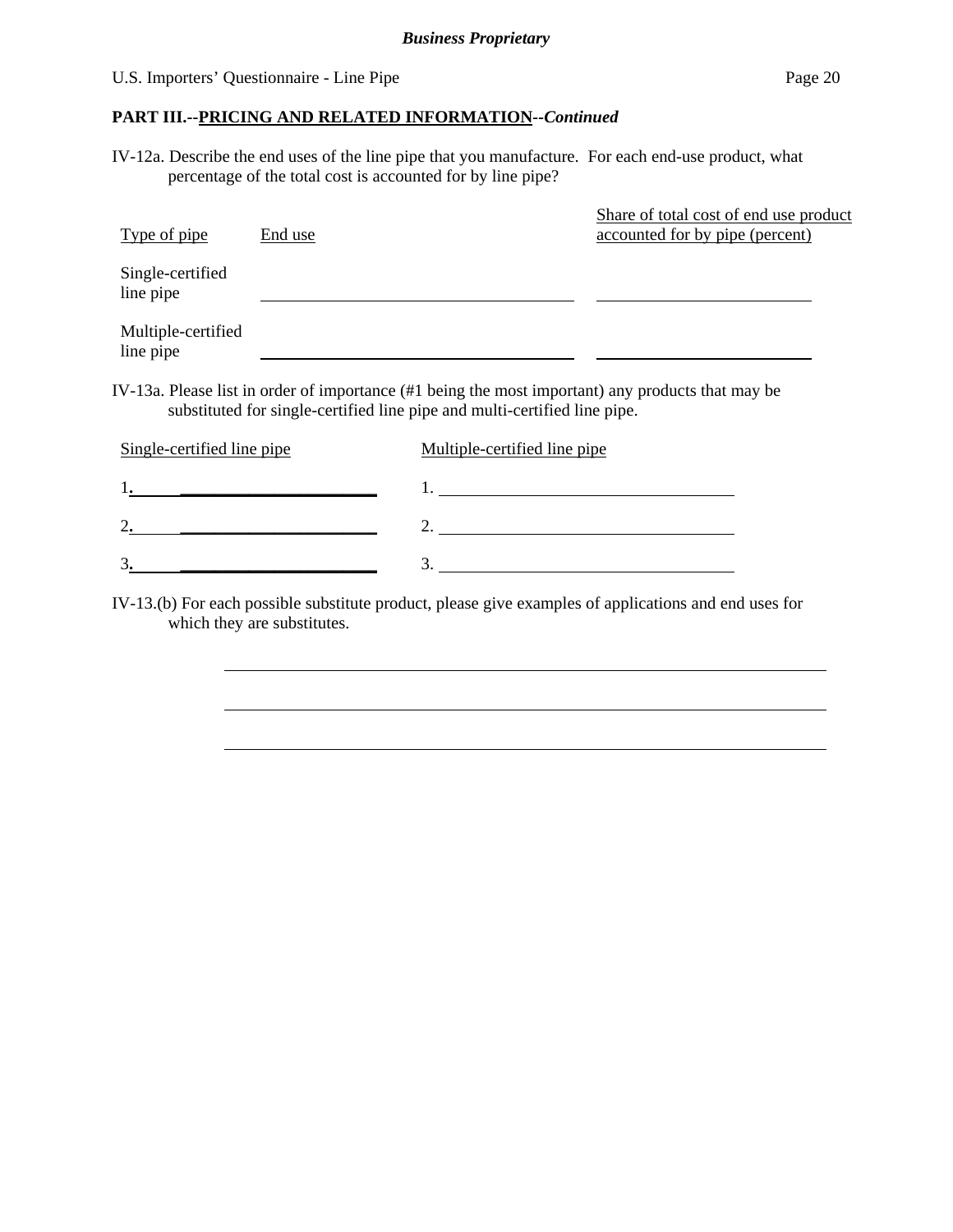## U.S. Importers' Questionnaire - Line Pipe Page 21

## **PART III.--PRICING AND RELATED INFORMATION***--Continued*

III-14.(a)How has the demand within the United States for line pipe changed since January 1, 2005?

What principal factors affect changes in demand?

|                                                                                                                                                          | Increase | No Change                                                                                                                                     | Decrease | Fluctuated |  |  |
|----------------------------------------------------------------------------------------------------------------------------------------------------------|----------|-----------------------------------------------------------------------------------------------------------------------------------------------|----------|------------|--|--|
|                                                                                                                                                          |          |                                                                                                                                               |          |            |  |  |
| (b)                                                                                                                                                      |          | How has the demand outside the United States for line pipe changed since January 1,<br>2005? What principal factors affect changes in demand? |          |            |  |  |
|                                                                                                                                                          | Increase | No Change                                                                                                                                     | Decrease | Fluctuated |  |  |
|                                                                                                                                                          |          |                                                                                                                                               |          |            |  |  |
| III-15. Have there been any significant changes in the product range or marketing of line pipe since<br>January 1, 2005?<br>No<br>Yes-- Please describe. |          |                                                                                                                                               |          |            |  |  |
|                                                                                                                                                          |          |                                                                                                                                               |          |            |  |  |
|                                                                                                                                                          |          |                                                                                                                                               |          |            |  |  |
| III-16. Does your firm sell line pipe over the internet?                                                                                                 |          |                                                                                                                                               |          |            |  |  |
| N <sub>o</sub>                                                                                                                                           |          | Yes-- Please describe, noting the estimated percentage of your firm's total<br>sales of line pipe in 2007 accounted for by internet sales.    |          |            |  |  |
|                                                                                                                                                          |          |                                                                                                                                               |          |            |  |  |
|                                                                                                                                                          |          |                                                                                                                                               |          |            |  |  |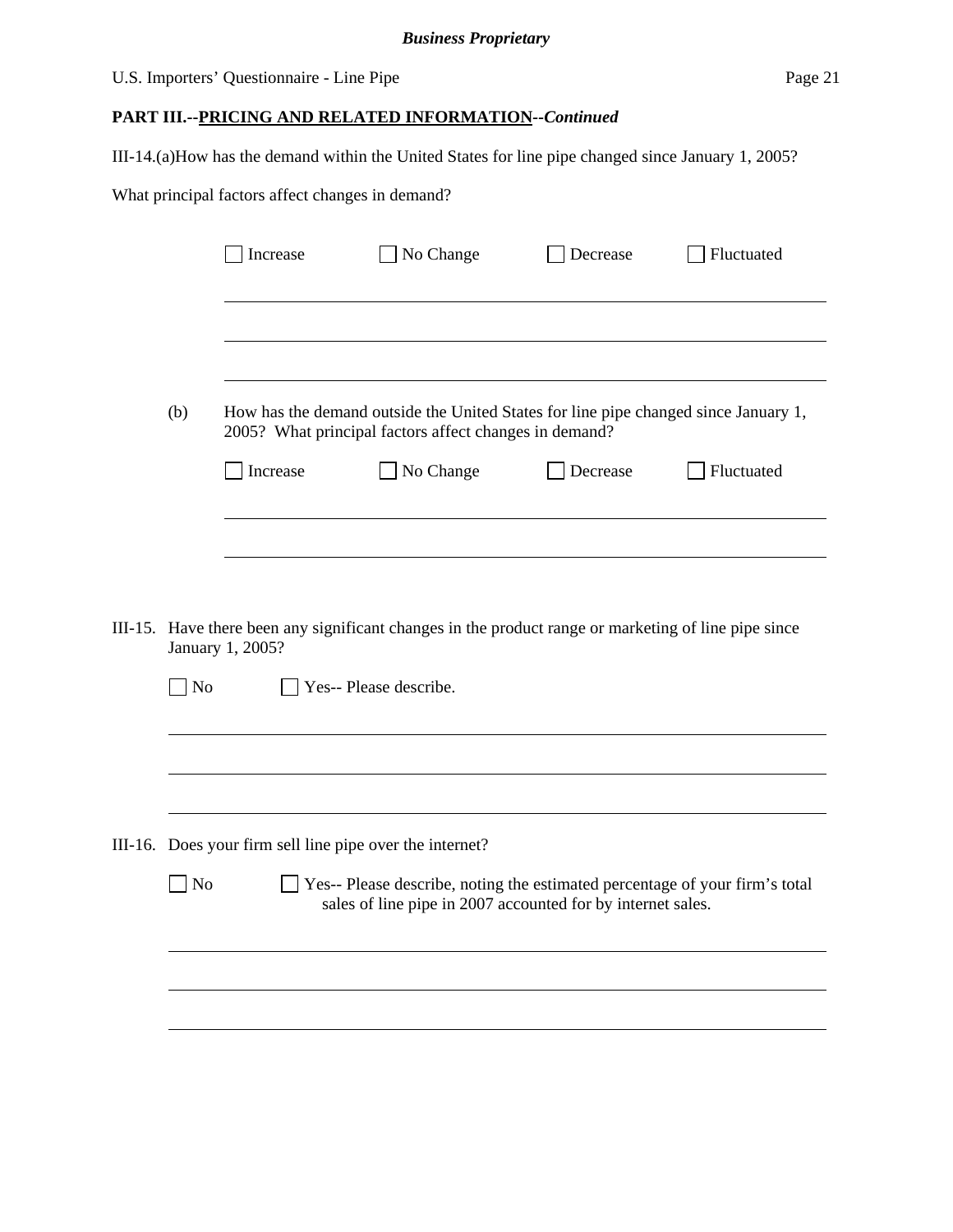$\overline{a}$ 

 $\overline{a}$ 

 $\overline{a}$ 

 $\overline{a}$ 

 $\overline{a}$ 

### **PART III.--PRICING AND RELATED INFORMATION***--Continued*

III-17. Is line pipe produced in the United States and in other countries interchangeable (*i.e.*, can they physically be used in the same applications)? Please indicate below, using "A" to indicate that the products from a specified country-pair are always interchangeable, "F" to indicate that the products are frequently interchangeable, "S" to indicate that the products are sometimes interchangeable, "N" to indicate that the products are never interchangeable, and "0" to indicate no familiarity with products from a specified country-pair.<sup>1</sup>

| <b>Country-pair</b>  | China | Korea | Mexico | Japan | Taiwan | Other<br>countries |
|----------------------|-------|-------|--------|-------|--------|--------------------|
| <b>United States</b> |       |       |        |       |        |                    |
| China                |       |       |        |       |        |                    |
| Korea                |       |       |        |       |        |                    |

<sup>1</sup> For any country-pair producing line pipe which is *sometimes* or *never* interchangeable, please explain the factors that limit or preclude interchangeable use: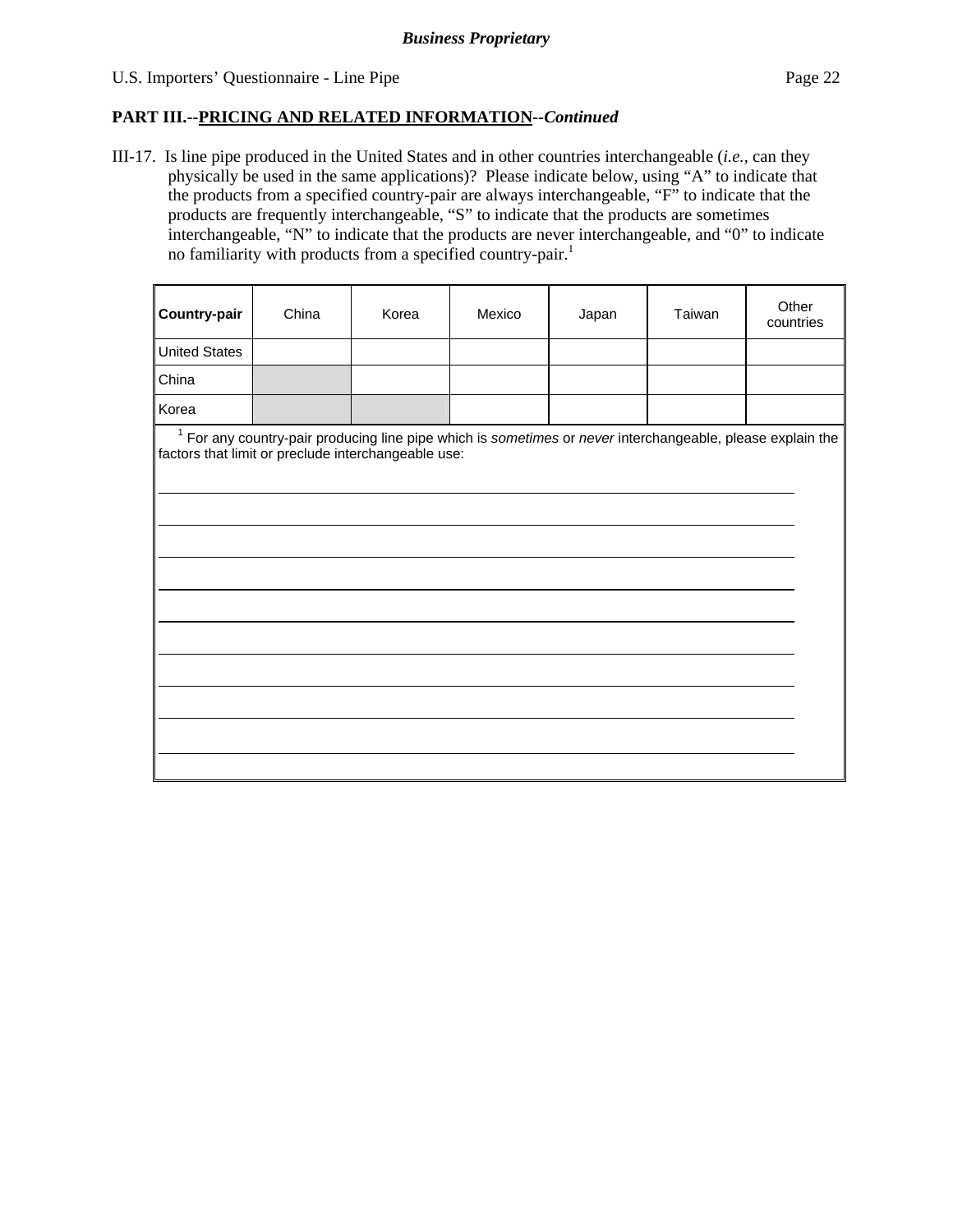#### U.S. Importers' Questionnaire - Line Pipe Page 23

 $\overline{a}$ 

 $\overline{a}$ 

 $\overline{a}$ 

 $\overline{a}$ 

### **PART III.--PRICING AND RELATED INFORMATION***--Continued*

III-18. Are differences other than price (*i.e.*, quality, availability, transportation network, product range, technical support, *etc.*) between line pipe produced in the United States and in other countries a significant factor in your firm's sales of the products? Please indicate below, using "A" to indicate that such differences are always significant, "F" to indicate that such differences are frequently significant, "S" to indicate that such differences are sometimes significant, "N" to indicate that such differences are never significant, and "0" to indicate no familiarity with products from a specified country-pair.<sup>1</sup>

| <b>Country-pair</b>  | China | Korea | Mexico | Japan | Taiwan | Other<br>countries |
|----------------------|-------|-------|--------|-------|--------|--------------------|
| <b>United States</b> |       |       |        |       |        |                    |
| China                |       |       |        |       |        |                    |
| Korea                |       |       |        |       |        |                    |

<sup>1</sup> For any country-pair for which factors other than price always or frequently are a significant factor in your firm's sales of line pipe, identify the country-pair and report the advantages or disadvantages imparted by such factors: